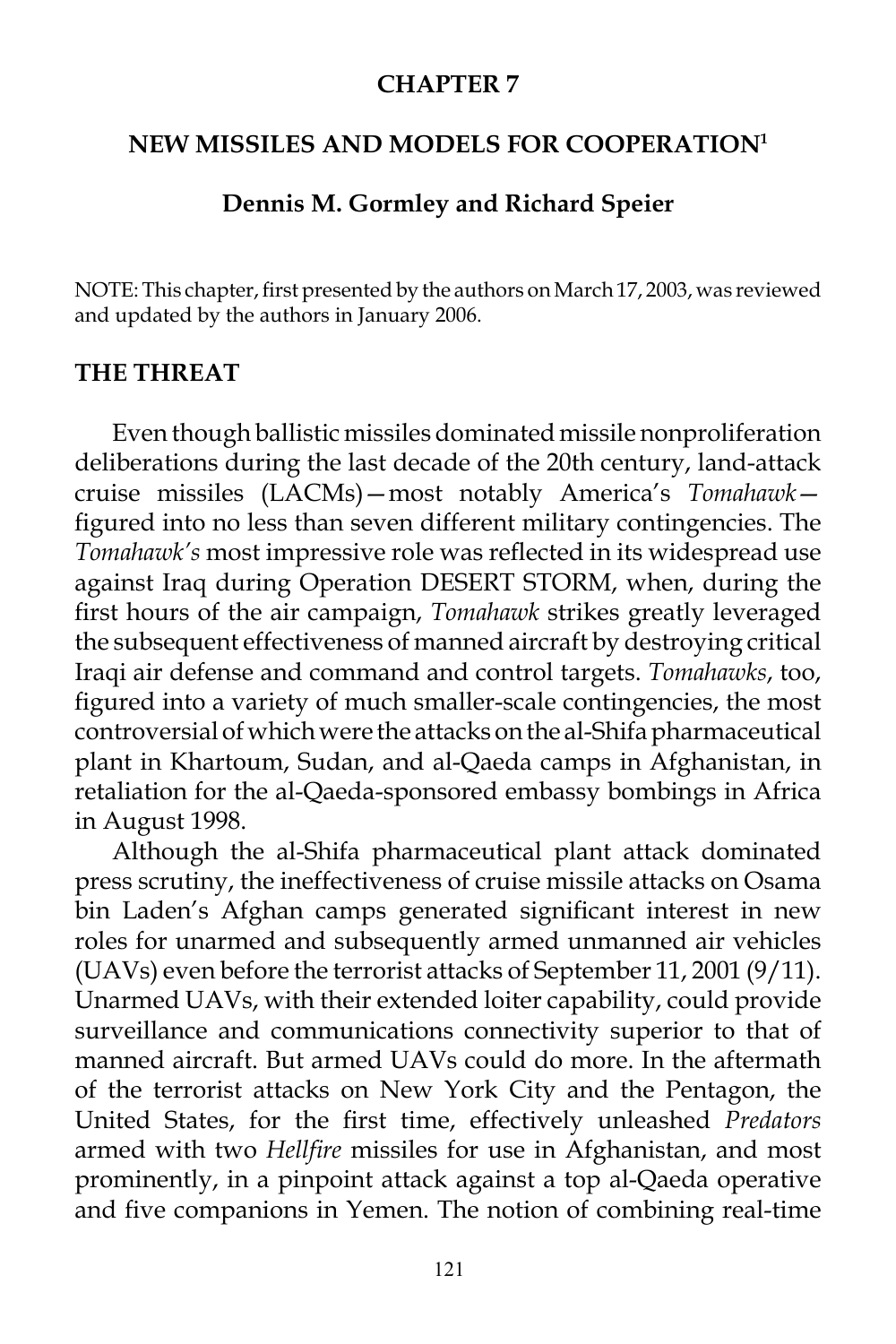eyes, by way of several organic surveillance packages, with a weapon allowing for the virtually instantaneous engagement of so-called time-critical targets was powerfully appealing. Assuming that the authorization to fire could be prearranged or achieved quickly, such a combined sensor and weapons-carrying UAV would more than compensate for the limitations of using LACMs launched from great distances hours after acquiring targeting intelligence. Arguably, the armed UAV has become the most prominently featured military instrument in America's first war of the 21st century.

The employment of UAVs promises to make military operations more discriminating in their effects. But, as this trend establishes itself, more ominous possibilities are emerging. UAVs—both armed and unarmed—are growing larger. They are breaching the threshold for the most restrictive international nonproliferation restraints. And civilian applications for UAVs are developing. These trends combined with the inherent capability of UAVs to deliver nuclear, biological, or chemical payloads—set the stage for a new level of proliferation threats—the very opposite of the discriminating use of force.

The American use of armed *Predators* raises important questions not only about how UAVs will help shape America's current military transformation, but also about the extent to which other countries or terrorist groups might emulate American actions and transform their own unarmed UAVs or small manned aircraft into unmanned weapons-delivery systems or crude terror weapons. Recent inspections in Iraq have uncovered a UAV that reportedly is the system that Secretary of State Colin Powell discussed before the UN Security Council in early February 2003 as having been test flown 500km around a racetrack fully autonomously.2 Equipped with sprayers that Iraq is known to have tested, such a UAV could have threatened regional targets and conceivably even U.S. ones, were such a vehicle launched from a ship offshore or covertly transported into the United States.

# **The Strategic Setting.**

Although the world's UAV inventory is imprecisely documented, according to one recent study,at least 40 countries produce over 600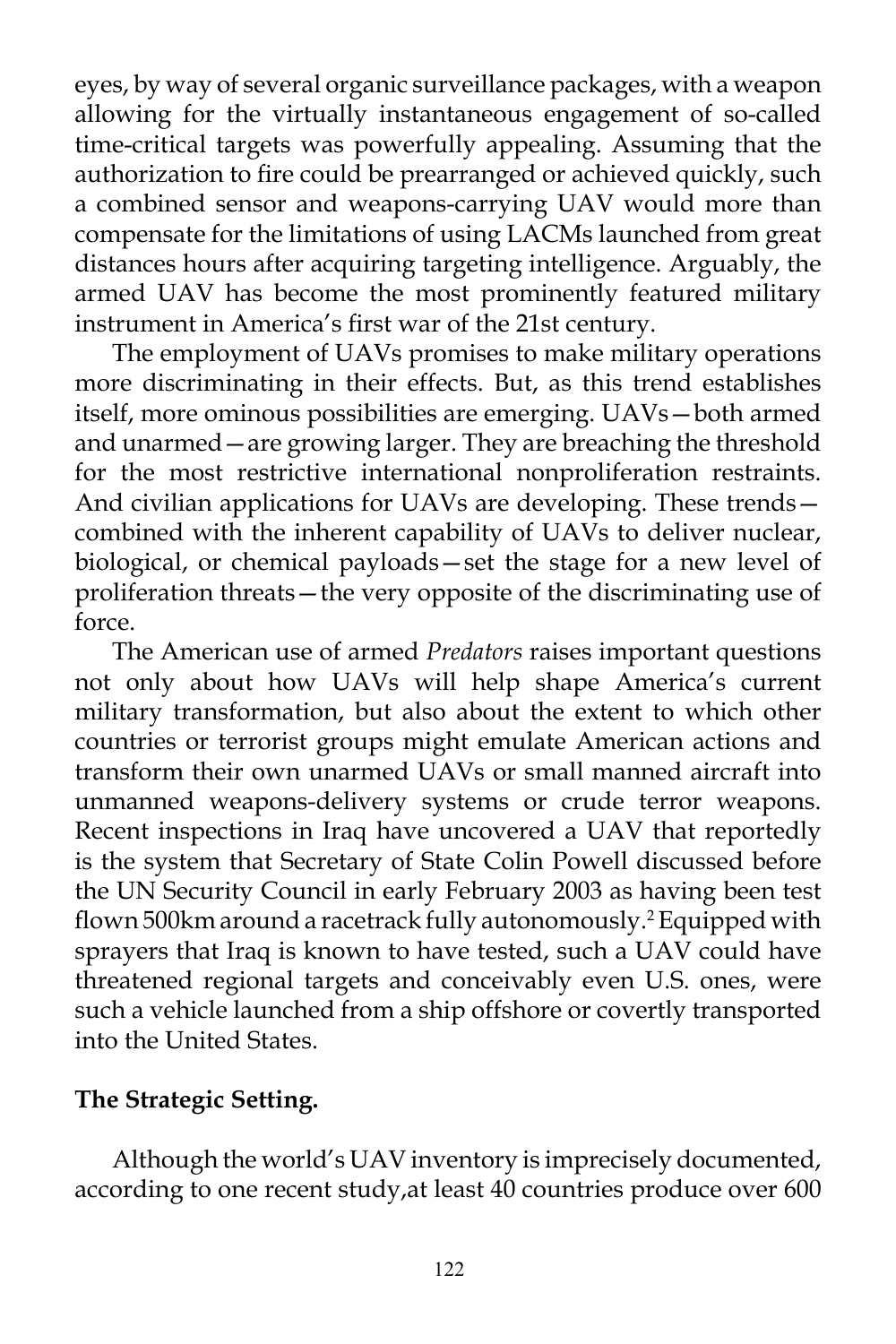different UAVs, nearly 80 percent of which could be flown one-way ranges of over 300 kilometres (km) and many substantially farther.<sup>3</sup> Moreover, a small fraction of the world's inventory of antiship cruise missiles—primarily first-generation models with substantial airframe volume—could be converted into land attack missiles with ranges exceeding 300km. Further, there are inviting loopholes in the Missile Technology Control Regime (MTCR) that permit aerospace firms to sell flight management systems specifically designed to turn small manned aircraft (including kit-built ones) into autonomously guided and armed UAVs. Finally, were a country or terrorist group motivated to develop a crude cruise missile or UAV either on its own or with some foreign assistance, it could readily take advantage of the last decade's quantum leap in dual-use technologies that comprise the chief components of autonomous air-vehicle development. These include satellite navigation and guidance furnished primarily by the USA's Global Positioning System, high-resolution satellite imagery from a growing number of commercial vendors, and digital mapping technologies for mission planning.<sup>4</sup>

*Impact of Proliferation on American Military Dominance*. Should cruise missiles and armed UAVs spread widely and become a dominant feature of military operations or terrorist activity in the 21st century, the international security consequences could be profound. Ironically, perhaps the most significant impact would rebound on the United States—doubtless the most advanced nation around the globe in developing and exploiting land-attack cruise missiles (LACMs) and UAVs for military benefit. The proliferation of LACMs and UAVs to complement ballistic missiles conceivably could bolster the capacities of America's adversaries to oppose U.S.-led interventions in strategically important ways. LACMs and UAVs could furnish new military leverage, due in significant part to the capacity of cruise missiles (due to their steady horizontal flight pattern, releasing anagent along a line of contamination) to enlarge the effective lethal area of biological attacks by at least a factor of ten over ballistic missiles.<sup>5</sup> In addition, the potentially high accuracy of LACMs suggests that even conventionally armed missiles may be able to inflict significant damage on exposed targets. To envisage such damage, one need only consider the airbases that U.S.-led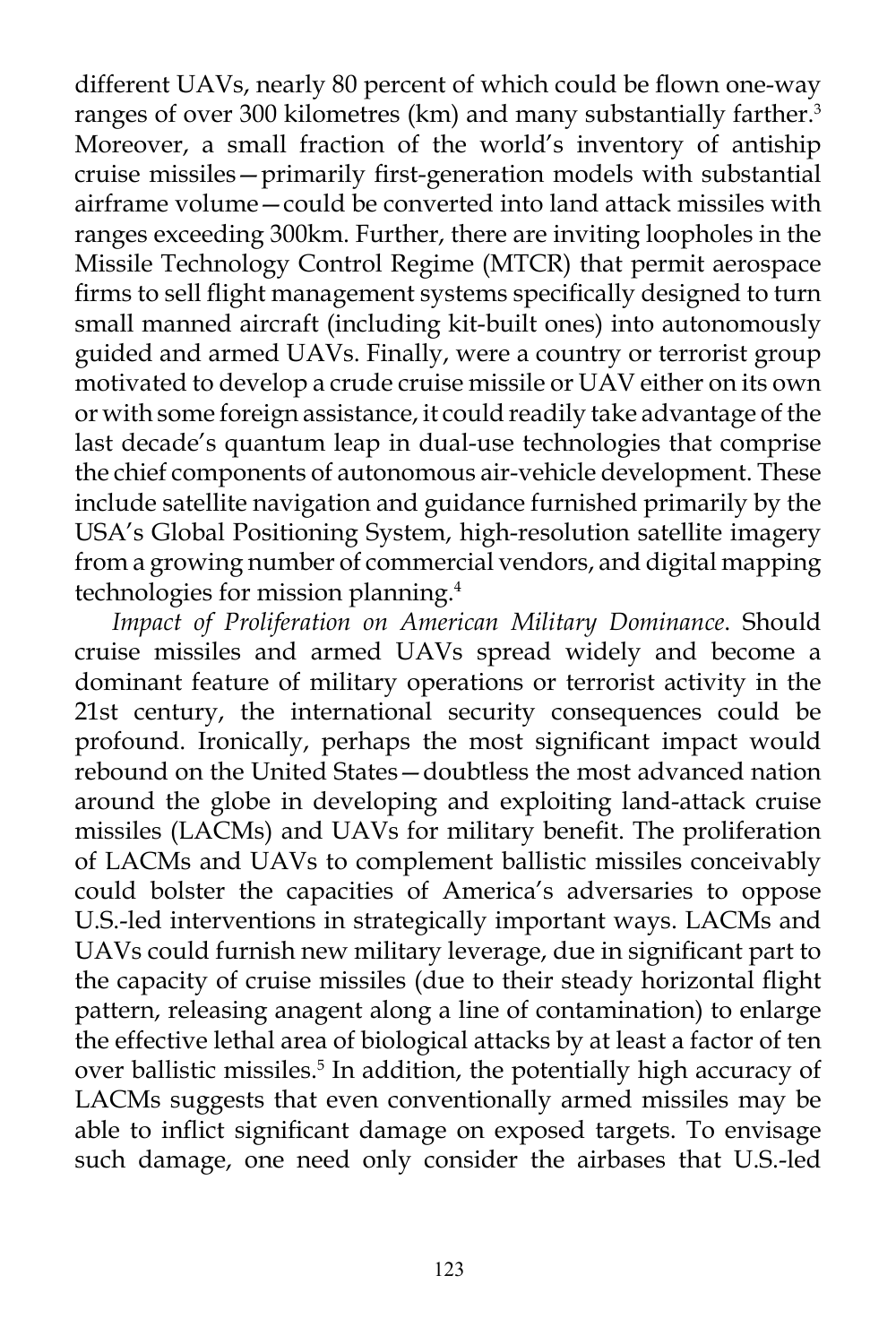coalition forces used during Operation DESERT STORM on which aircraft were lined up wingtip-to-wingtip, and large tent cities were left open and vulnerable to missile attack.

Cruise missile and UAV proliferation also are likely to create unwanted dilemmas for American missile defenses. The United States currently spends huge sums to defend against ballistic missile threats. Yet, to the extent that America successfully pursues effective theater and national missile defenses against ballistic missiles, nations, and terrorist groups alike will be strongly motivated to acquire LACMs and armed UAVs. For example, the low cost of some cruise missiles and, especially, small airplanes modified to become UAVs, renders the cost-per-kill arithmetic of missile defense exceedingly unfavorable. For example, each *Patriot PAC-3* missile costs between \$2-5 million, which compares unfavorably with either a \$200,000 LACM or \$50,000-per-copy kit airplanes transformed into armed UAVs.<sup>6</sup> Because both ballistic and cruise missile defenses for theater campaigns currently depend largely on the same high-cost, high-performance interceptors, cruise as well as ballistic missile attacks, especially saturation ones and those delivering weapons of mass destruction (WMD) payloads, will present enormous problems for the defender.

Advanced LACMs that fly low and have low observability to air defense radars will raise the cost of cruise missile defense dramatically.<sup>7</sup> Even seemingly easy to detect armed UAVs could challenge legacy air defense radars, including the Airborne Warning and Control Systems (AWACS) and some ground-based radars. Around 65 percent of the UAVs deployed today are propelled by reciprocating engines, which means that they fly at speeds of less than 80 knots per hour. Yet expensive air defense radars like AWACS intentionally eliminate slow flying targets on or near the ground in order to prevent their data processing and display systems from being overly taxed. Although most ground based air defense radars could probably detect such slow flying systems, the limited radar horizon of ground based radars, combined with the possibly large raid size of a threat, means that interceptor batteries could be overwhelmed quickly, and their expensive missile inventories rapidly depleted. There are no simple or cheap solutions that readily return the advantage to the defender.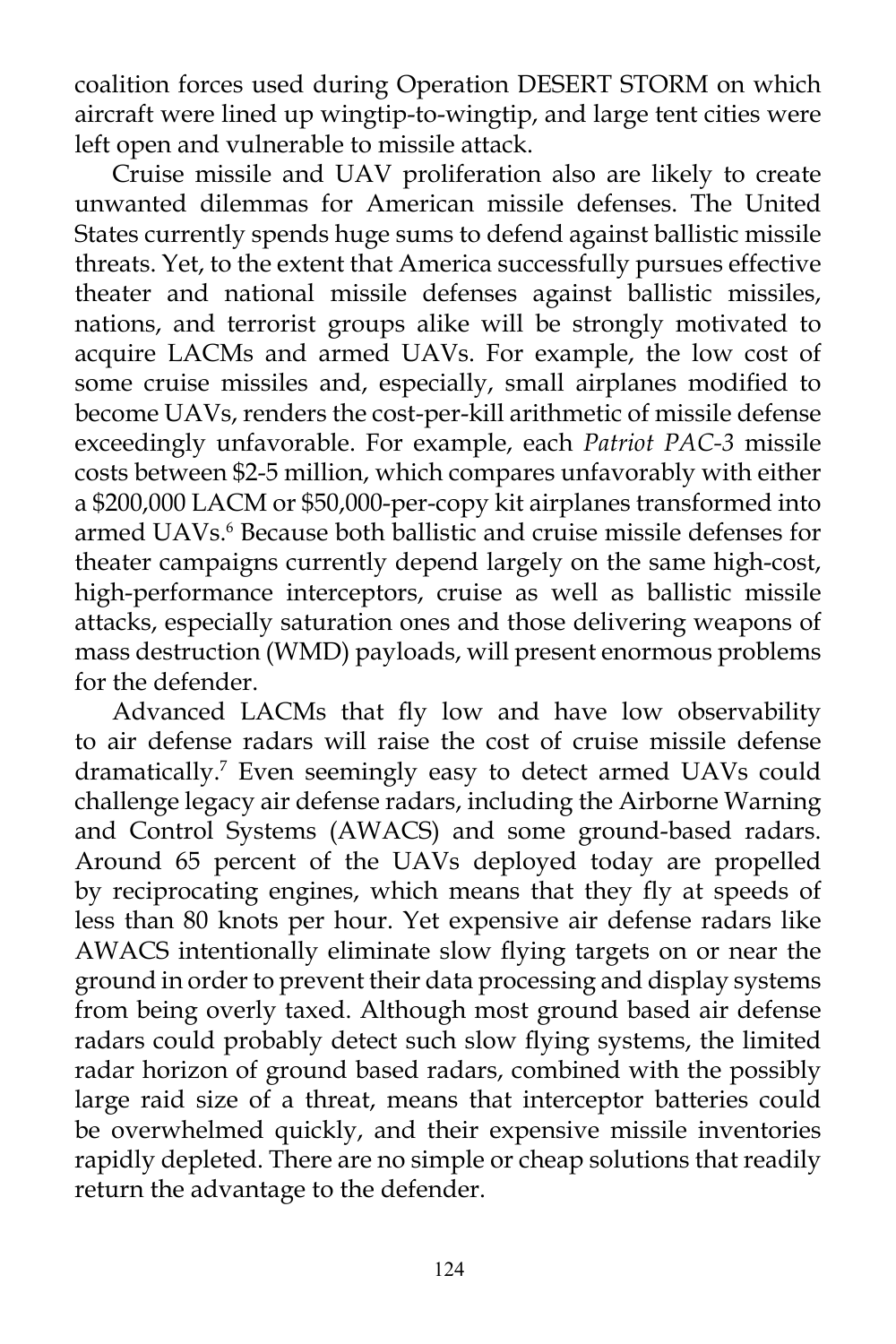*Regional Military Imbalances*. Potential or actual adversaries of American military dominance are not motivated merely to acquire long range missiles to deter or defeat Western-led military interventions. Regional states, rogues or not, may be equally or primarily driven to pursue missile acquisition for uniquely regional reasons. Thus, regional military balances also could be adversely affected by the spread of LACMs and UAVs. Chinese acquisition of M-9 and M-11 ballistic missiles dominates calculations of the China-Taiwan military balance, but with noticeably less fanfare both sides have begun to supplement their arsenals with cruise missiles. Closely timed Chinese cruise and ballistic missiles attacks would severely tax Taiwanese ground based radars that support their defense of a small number of highly vulnerable airfields.<sup>8</sup>

The already unstable balance of forces between India and Pakistan, too, could be adversely affected by the introduction of cruise missiles and UAVs. According to an Indian report, in early December 2002, a Pakistani reconnaissance UAV violated Indian airspace near the line of control in Kashmir. The flight came immediately after renewed shelling, suggesting that the UAV may have been collecting battle damage information. Additional Pakistani shelling commenced shortly after the Indian side detected the UAV, probably in an effort to divert attempts to shoot it down.<sup>9</sup> These escalations of tensions in Kashmir have been mimicked in the broader arms acquisition domain. Pakistan, for its part, is looking to the United States to sell its army either highly sophisticated *Predator* UAVs or perhaps some less controversial system to replace its own home grown but limited Vision UAV, in order to improve its monitoring of the Kashmiri line of control.<sup>10</sup>

India is even more active in both its own development and foreign acquisition of cruise missiles and UAVs. Its *Lakshya* unmanned target drone, which is thought to be capable of delivering a 450kg payload over a 600km range, will reportedly soon be exported to an unknown country (probably Israel).<sup>11</sup> Israel, in turn, is supplying India initially with two *Heron* long range reconnaissance UAVs, with more to follow, to support its first major UAV base, located at the southern naval command in Kochi.12 More controversial, due to its potentially unwanted impact on MTCR effectiveness, is India and Russia's co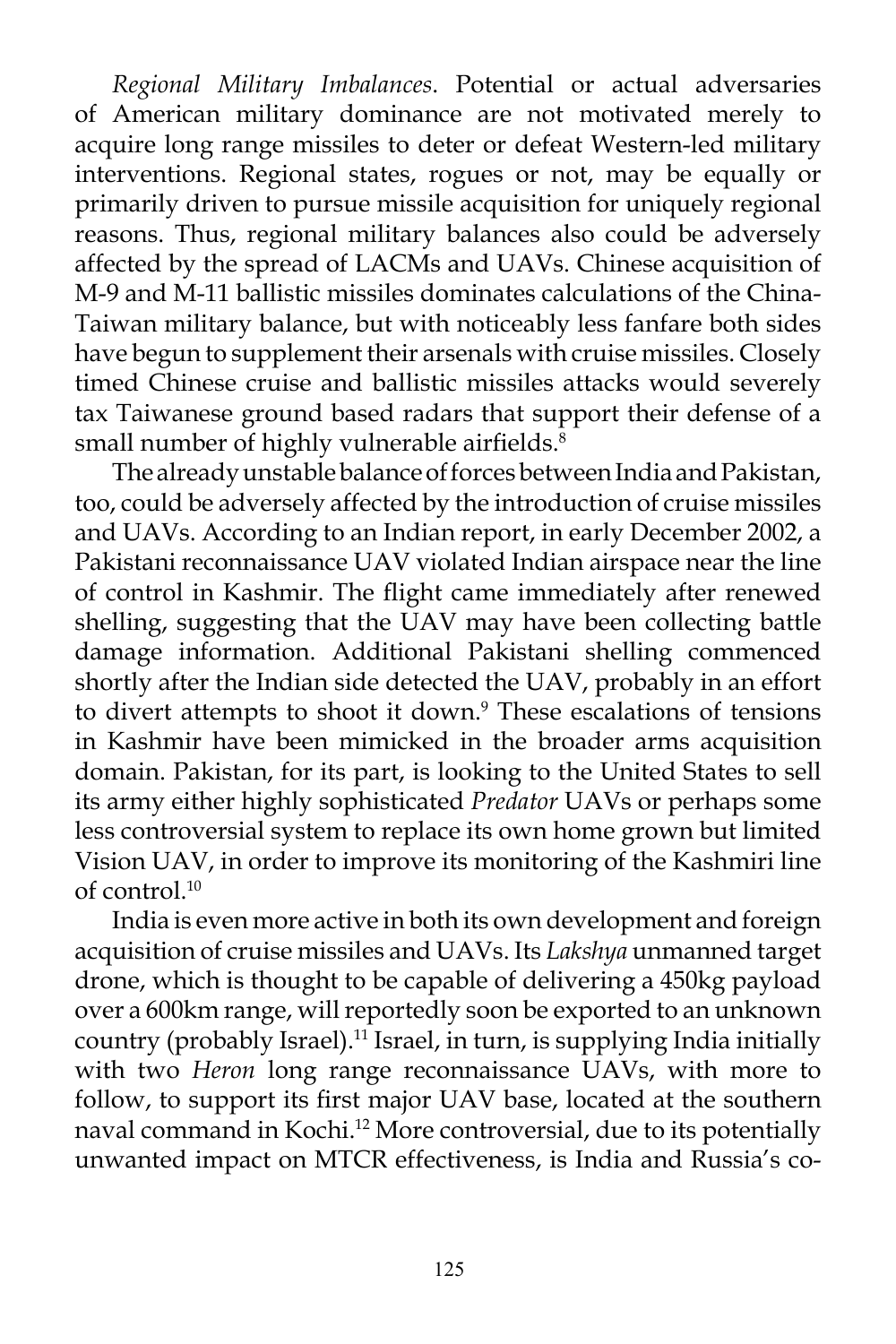development of the *Brahmos* dual-mode (antiship and land attack) supersonic cruise missile, capable of delivering a 200kg payload to a range of 300km. Both partners have openly expressed great interest in large export sales of the *Brahmos*. The most provocative development, however, derives from reports that Russia recently has agreed to lease India an *Akula II* nuclear submarine outfitted with 300km range *Club* nuclear-capable cruise missiles. Indian military analysts have already begun to characterize India as possessing a "sea-based nuclear deterrent."13

Cruise missiles also figure into tensions in the Middle East. Israel is a major developer of reconnaissance UAVs, has deployed its own *Popeye* air-launched LACM, and has probably deployed nucleararmed cruise missiles on her submarines.14 Of course, ballistic missiles played a central role in Iran and Iraq's 1980-88 "War of the Cities." While both countries have on-going ballistic missile development programs, more recently cruise missiles and UAVs have become a part of both nations' missile arsenals. Iran has acquired cruise missile technology—probably from Russia and China—for its own program for developing an antiship cruise missile, called the *Nur*, which comes in both a ground and air launched version. China has also exported various versions of the *Silkworm* antiship cruise missile to Iran; older versions, like the *HY-2* or *HY-4*, could be converted into land attack missiles with ranges of at least 500-700km.15 Iraq, for its part, has had a long-standing interest in developing LACMs, including a program in the 1980s to convert the Italian *Mirach 600* UAV into an LACM. Evidence is also accumulating that a team of engineers in Yugoslavia is working on a 1,400km range LACM for Iraq, although it reportedly is only in the conceptual stage.<sup>16</sup> More ominous is Iraq's transformation of the Czech L-29 trainer aircraft into unmanned drones capable in theory of flying to ranges in excess of 600km, although Secretary of State Colin Powell told the UN Security Council in February that Iraq had abandoned the L-29 in favor of a home-grown UAV that had been tested on a racetrack flying autonomously for 500km. Such UAVs, outfitted with the kinds of spray tanks that the Iraqis are known to have experimented with, could have devastating consequences were they to deliver biological or even chemical payloads against regional targets, since an unmanned aircraft's flight stability permits it to effectively release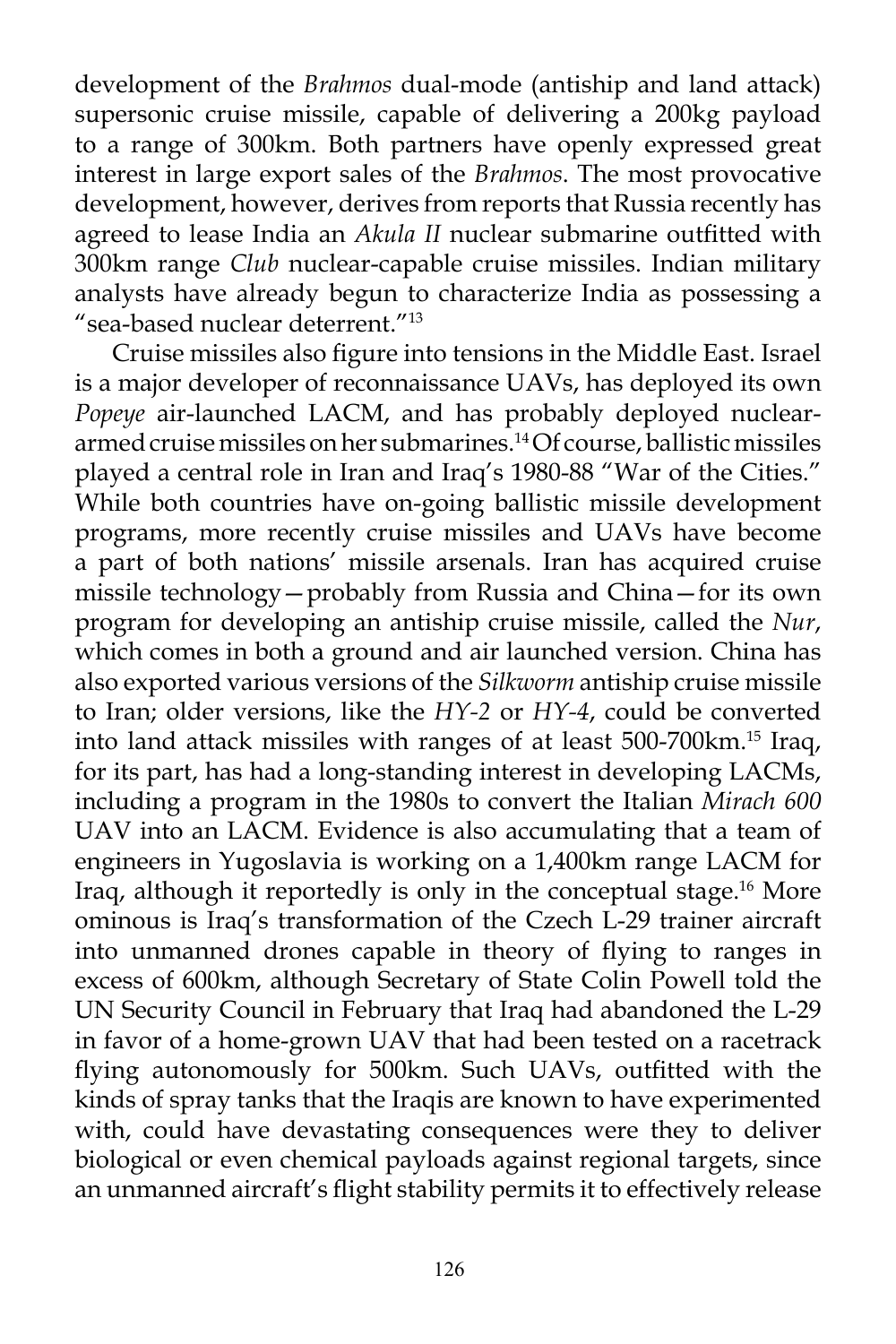and spray biological agent along a line of contamination. While perhaps only 10 percent of a liquid anthrax payload might survive the explosive impact of an Iraqi ballistic missile, nearly the entire capacity of an L-29 spray tank (reportedly containing 300 litres) would be available for dissemination—a factor of 15 better than ballistic missiles.<sup>17</sup>

*Defending the Homeland*. LACMs and UAVs also have strategic implications for homeland defense. Traditional threat analyses employ "range rings" to show the distance beyond a nation's borders that its missiles can reach. But UAVs can destroy the relevance of "range rings." Cruise missiles or armed UAVs might be launched from concealed locations at modest distances from their targets, or brought within range and launched from freighters or commercial container ships—in effect, a "two stage" form of delivery. The mere fact that a ship launched LACM, fired from outside territorial waters, could strike many of the world's large populations centers or industrial areas, ought to factor into decisions about protecting homeland populations against missile attack. In the aftermath of the 9/11 terrorist attacks, key American decisionmakers have begun seriously to contemplate such threats.<sup>18</sup> Various National Intelligence Estimates (NIEs) have drawn attention to the covert conversion of a commercial container ship as a launching pad for a cruise missile. There are thousands of such vessels in the international fleet; U.S. ports alone handle over 13 million containers annually. Even a large, bulky cruise missile like the Chinese *HY-4 Silkworm*, equipped with a small internal erector for launching, could readily fit inside a standard 12 meter shipping container. Indeed, the latest NIE argues that because such an item, among several others, is less costly, easier to acquire, and more reliable than an intercontinental ballistic missile (ICBM), a cruise missile attack is more likely to occur than a ballistic missile strike.<sup>19</sup>

The offshore option is not the only cruise missile or UAV threat to worry about. Absent more effective controls on autonomous flight management systems, the prospect of converting small airplanes into weapons-carrying UAVs becomes truly alarming. 9/11 provoked a rash of reforms to cope with future terrorist use of a large commercial airliner as a weapon, but these reforms address commercial, not private, aviation. Even though small converted airplanes cannot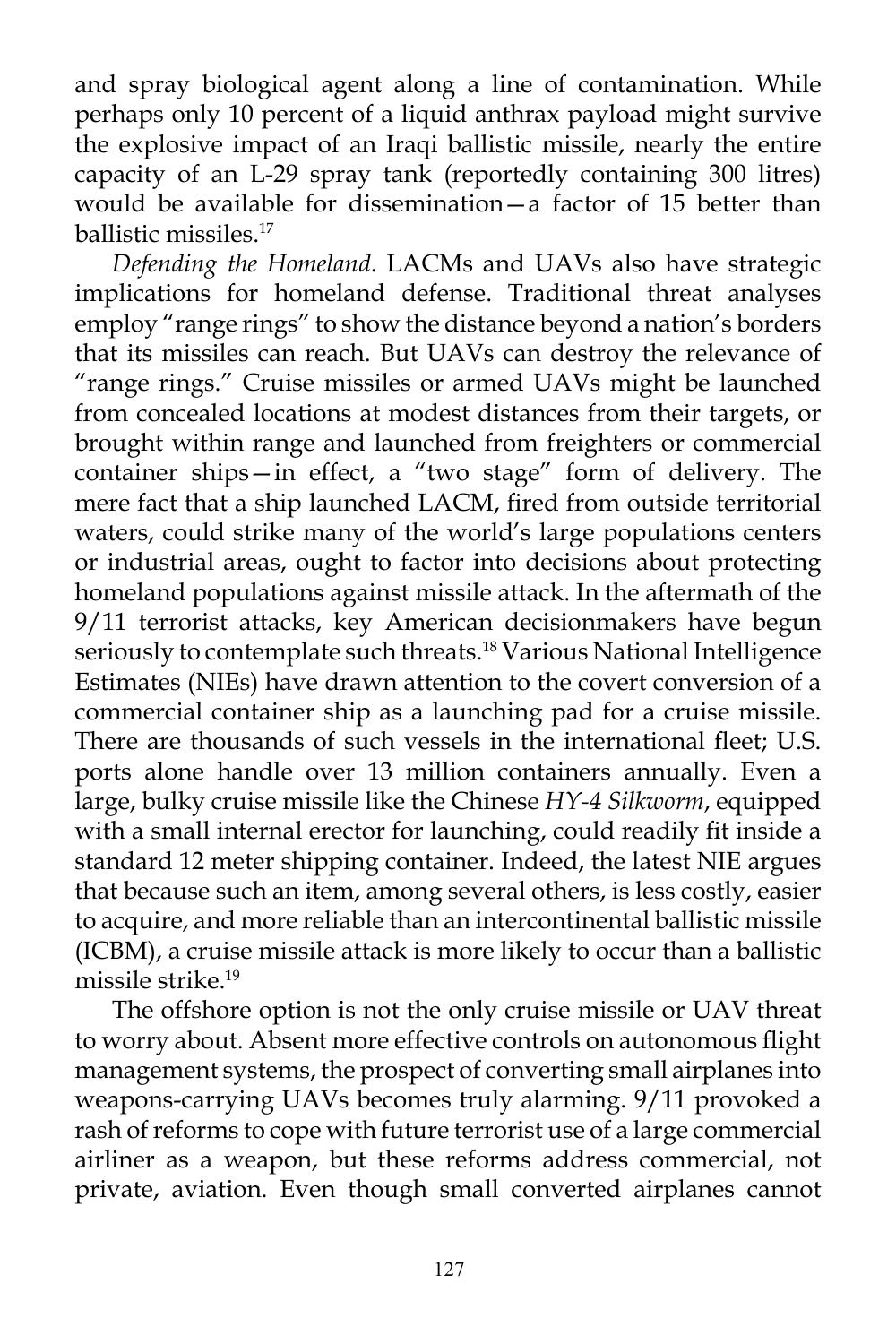begin to approximate the effects of using a large airliner, the fact that gasoline, when mixed with air, releases 15 times as much energy as an equal amount of TNT, means that even small airplanes can do significant damage against certain civilian targets. As we have noted, such means are the best method for effectively delivering biological agents. Most important, because such small airplanes could originate from domestically based terrorists—kit-built airplanes do not need a hardened strip to take off—they could be launched from hidden locations in relatively close proximity to their intended targets. The notion that a terrorist group might entertain the use of an unmanned attack means is by no means far-fetched. One recent accounting of terrorist activity notes 43 recorded cases involving 14 terrorist groups where remote-controlled delivery systems were "either threatened, developed, or actually utilized."<sup>20</sup> Such threats may explain in part why MTCR member states agreed at their last plenary meeting in Warsaw, Poland, to strengthen efforts to limit the risk of controlled items and their technologies falling into the hands of terrorist groups or individuals.<sup>21</sup>

The challenges and prospective costs of defending against both offshore and domestic cruise missile threats are enormous. The North American Aerospace Defense Command (NORAD) is currently studying the idea of an unmanned airship operating at an altitude of 70,000 feet and carrying sensors to monitor and detect offshore low flying cruise missiles. Several such airships would be needed together with fast-moving interceptors to cope with perceived threats. An architecture of perhaps 100 aerostats flying at an altitude of 15,000 feet could act as a complementary or alternative system of surveillance and fire control for an interceptor fleet. But additional problems remain. A means of furnishing warning information to the Coast Guard is needed on potentially hostile ships embarking from ports of concern. Sensor data on missile threats must be made able to distinguish between friendly and enemy threats prior to threat engagement. Progress in national cruise missile defense will not occur without corresponding improvements in respective service programs. But the latter efforts lack the necessary funding and are burdened by palpable service interoperability and doctrinal and organizational constraints. The question of affordability looms large: it is safe to say that even a limited defense against offshore cruise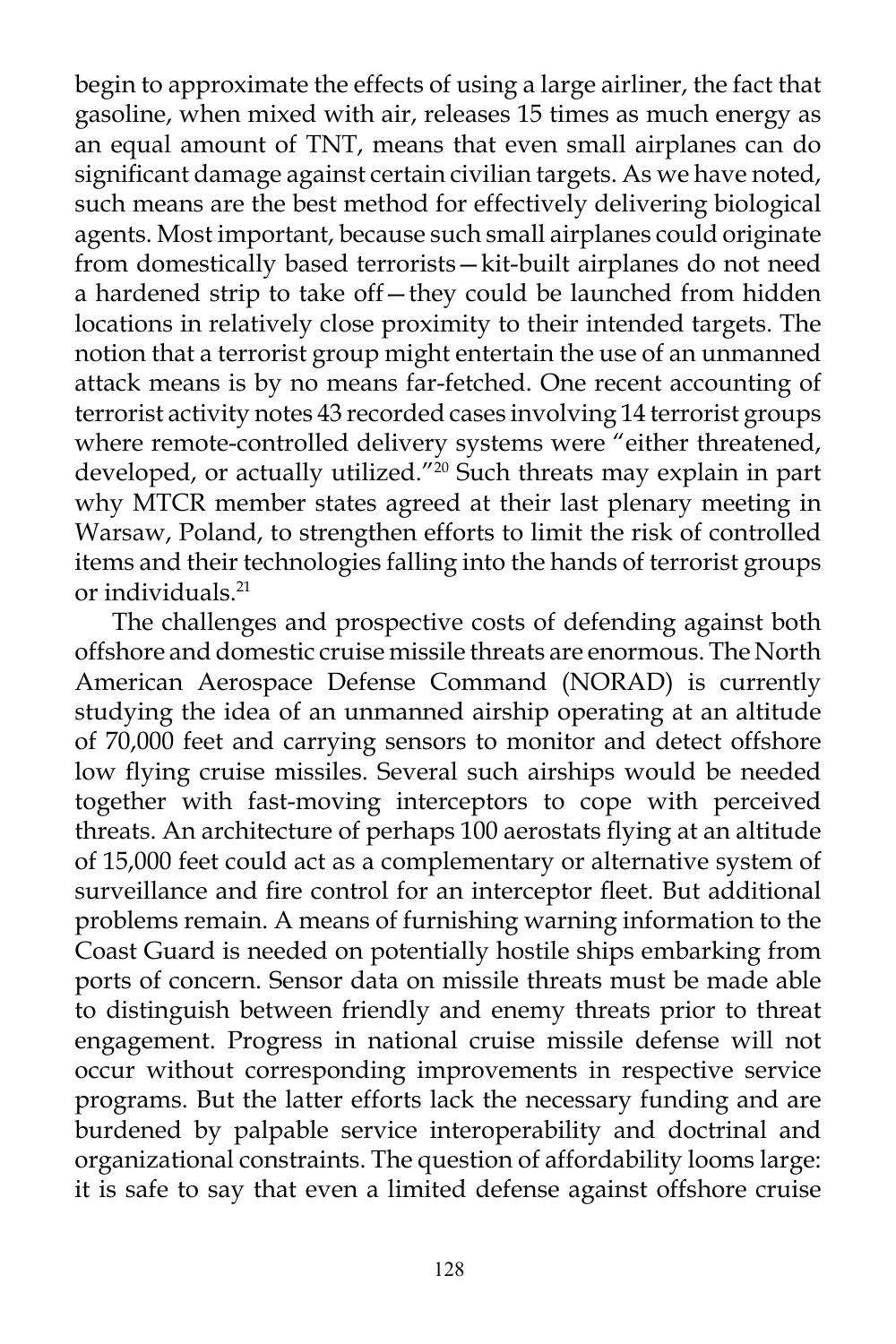missiles would cost at least \$30-40 billion, which is never taken into consideration when debate occurs about the costs of national ballistic missile defense. Finally, none of these costs or technical challenges pertains to improved defenses against domestic threats. In the aftermath of the 9/11 attacks, NORAD had no internal air picture; nor were its radar assets linked with those of the Federal Aviation Administration (FAA), which controls internal United States air traffic. Progress toward making such a linkage has occurred, but major holes remain, especially when dealing with detecting low and slow flying air targets.<sup>22</sup> In sum, missile defenses against offshore cruise missiles and domestic terrorist attacks employing small airplanes will remain for at least the next decade operationally and technically problematic, as well as financially taxing. The stress on such defenses will grow worse if UAV proliferation gets out of hand.

## **Trends in UAV Applications.**

UAVs fit importantly into Secretary of Defense Donald Rumsfeld's view of a transformed American military. Upset with the lengthy time it has taken to build up responses to military crises, Rumsfeld foresees a U.S. military that could conduct decisive action with rapidly deployable, agile, stealthy forces able to respond to various contingencies, large and small, with a minimum of logistical support. More important than the number of weapons platforms would be the quality of networking between sensors and weapon delivery systems (or "shooters," in military parlance). The ubiquitous employment of microprocessors throughout military systems; remote sensing technologies (as employed on UAVs); advanced data-fusion software; interlinked but physically disparate databases; and highspeed, high-capacity communications networks, would facilitate the precise delivery of force against the most important time sensitive enemy targets. Sequential fires against these targets, which simply permit the enemy time to recover or hide, would be abjured. Instead, networked sensors and shooters produce simultaneous fires, improving effects by an order of magnitude.

Arming the *Predator* UAV exemplifies this transformation in targeting. A decade earlier, in Operation DESERT STORM, American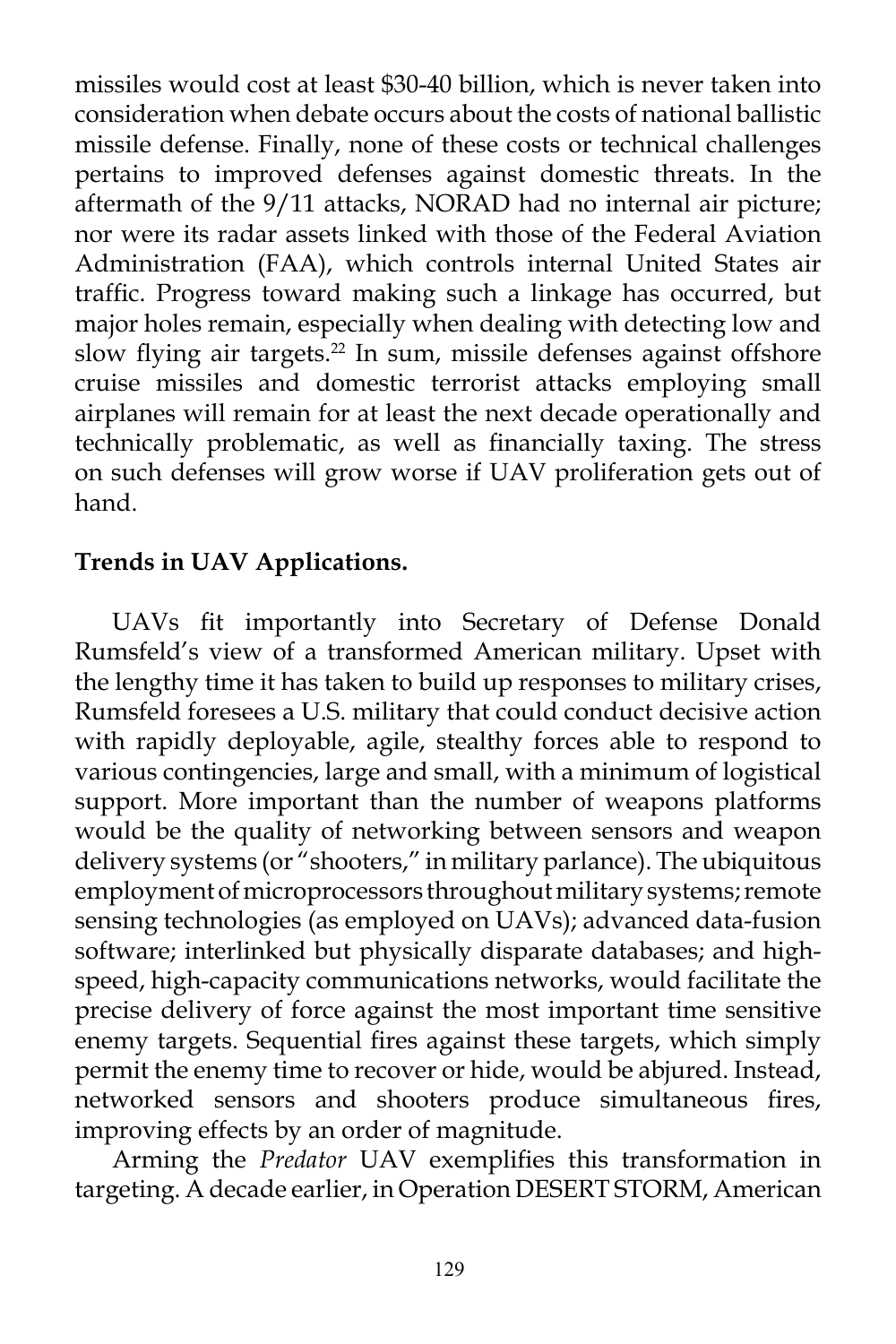forces received relatively poor support from overhead reconnaissance and surveillance systems, then the exclusive domain of the national intelligence community. Space-based communications support also produced inadequate results, and such support was critically unavailable to military forces in Somalia in 1993. Circumstances in Afghanistan proved radically different. Operation ENDURING FREEDOM demonstrated the capacity of geographically dispersed forces to perceive simultaneously and substantially the same battlespace. This broadly based battlespace awareness allowed mass effects to be achieved without the necessity of massing forces, thereby reducing vulnerability. Near real time video data from *Predator* and *Global Hawk* UAVs—under the control of military commanders, not the national intelligence community—was relayed via orbiting communications satellites to command centers and individual air controllers on the ground. These air controllers could point their laser binoculars at targets and instantly pass precision bearing and range information (translated into latitude and longitude by a GPS receiver) to command centers and aircraft circling nearby. Combat aircraft armed with Joint Direct Attack Munitions (JDAMs), relatively cheap modifications to existing unguided bombs enabling them to be guided precisely by GPS signals to their targets, could then "reprogram" their bombs to deliver them with remarkable accuracy. Most impressively, this capacity to broaden battlespace awareness through UAVs and space-based communications enabled the America regional commander to direct the battle from his headquarters in Tampa, Florida, while being instantaneously connected to his forward headquarters in Kuwait and a subordinate one in Uzbekistan.

What distinguishes armed UAVs from manned aircraft in such roles is their capacity to loiter on call for periods of 24 hours or more without exposing a piloted and expensive aircraft to enemy fire. As of early November 2002, the U.S. Air Force possessed only about 50 *Predators* and only a small percentage are currently equipped to fire *Hellfire* missiles.23 The CIA has a small number of armed *Predators*, too, and new versions are being produced at the rate of about two per month. These drones also have several operational weaknesses, including difficulty of flying in bad and icy weather and vulnerability to antiaircraft fire. At least ten *Predators* have perished during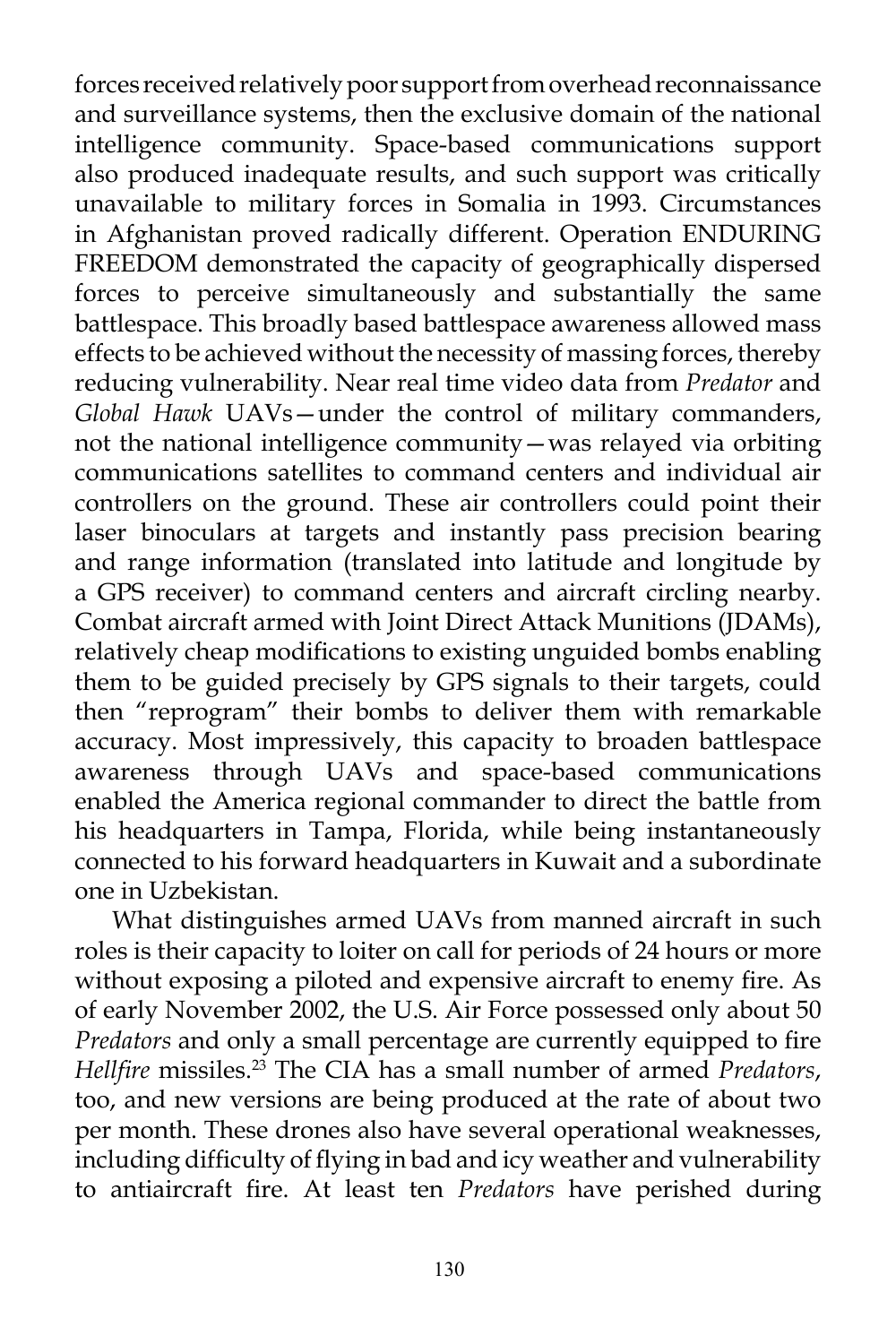missions over Afghanistan or Iraq since the beginning of Operation ENDURING FREEDOM.

Plans are afoot, however, to develop and produce improved versions of the *Predator*. The currently flown model, called the MQ-1B, is powered by a simple reciprocating engine, which propels the UAV at a speed of 80 knots. Propelled by a turboprop engine, a much faster (around 260 knots airspeed) and higher flying version the MQ-9B, or *Predator B*—has already been built, and three to four more will follow in 2003, with production increasing first to nine and then to 15 annually thereafter. Another version of the *Predator B*, with a 20-foot wing extension, will enable it to stay aloft for 42 hour missions, carrying two external drop tanks and 1,000 pounds of weapons. And while current *Predators* are restricted to carrying *Hellfire* missiles, future versions will carry a variety of more potent weapons, including 250 and 500 pound JDAMs and two different airto-air missiles. The expected unit cost for newer versions of *Predator* will be double that of the current model, or roughly \$4 million.<sup>24</sup> But in view of the *Predator B*'s capacity to dwell on station for nearly 2 days without producing pilot fatigue, refuelling, or wear and tear on limited inventories of advanced high-performance F-15s or F-16s, such armed UAVs are considered a bargain, at least for specialized missions requiring persistent air caps and operating in air defense environments in which manned aircraft would be unduly taxed or vulnerable.

Unmanned combat air vehicles (UCAVs)—armed high performance aircraft that many analysts say could represent the most profound change in the American style of warfare—constitute a potentially valuable but less certain complement to the American military transformation than armed UAVs or more flexibly targeted LACMs. The Pentagon's Defense Advanced Research Projects Agency (DARPA) is currently cosponsoring with the U.S. Air Force a Boeing UCAV prototype, called the X-45A, which had conducted five test flights through the end of 2002. Although the primary stated mission of the UCAV prototype is air defense suppression, others have been mentioned, including delivery of directed energy weapons and even conventional weapons such as JDAMs. At such an early stage in its development, it should come as no surprise that great uncertainty characterizes UCAV development. Some, including the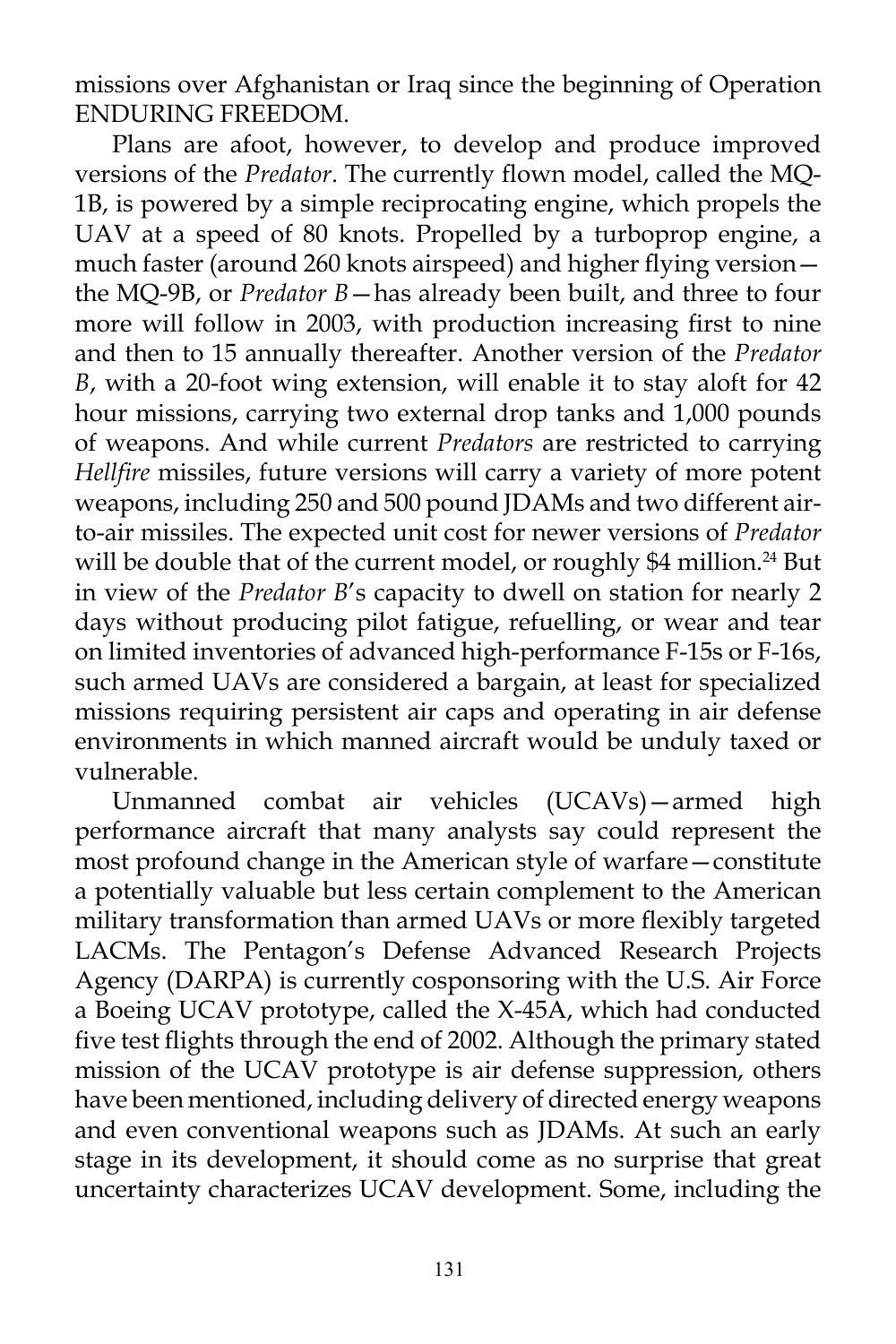Secretary of the U.S. Air Force, are concerned that such a highly dynamic mission as air defense suppression requires a pilot and that less active missions such as strategic bombing may be more suitable for future UCAVs. Also muddying the waters are discussions within the Pentagon about merging the X-45A with U.S. Navy requirements into a multi-service UCAV program along the lines of the Joint Strike Fighter project.<sup>25</sup> Close allies of the United States, in particular the United Kingdom (UK), have begun to see a more prominent role for both UCAVs and UAVs. The UK is exploring opportunities to become involved in American UCAV development and has begun a program for its own UAV, called *Watchkeeper*, which has many of the features of the *Predator*. One of several motivating factors driving the UK program is keeping pace with the emerging U.S. doctrine of network centric warfare.26 Still, UCAVs, as distinct from UAVs and LACMs, are likely to remain a desideratum rather than a practical reality until numerous bureaucratic, doctrinal, and industrial challenges are overcome.

Both technological and policy factors will shape the pace and scope of future UAV prospects. Enormous advances in computer processing power, sensor technology, communications, and imagery processing and exploitation have greatly advanced UAV performance. But technological push is constrained as well as driven by policy considerations. LACMs like the *Tomahawk* languished for nearly 2 decades before they came into prominence during Operation DESERT STORM. Although *Firebee* reconnaissance drones flew thousands of sorties during the Vietnam War, there was a significant lag before the technological leap to the *Predator* was made. Service resistance, determined in part by a continued preference for manned platforms, will remain an important constraining factor. Nevertheless, new requirements for so-called battlefield awareness, increased pressure by the public and political leaders alike to avoid casualties, and technological momentum have converged to accelerate UAV applications.

## **POLICIES AND POLICY OPTIONS**

Cruise missiles have been understood for many decades. But modern UAVs—and especially armed UAVs and UCAVs—were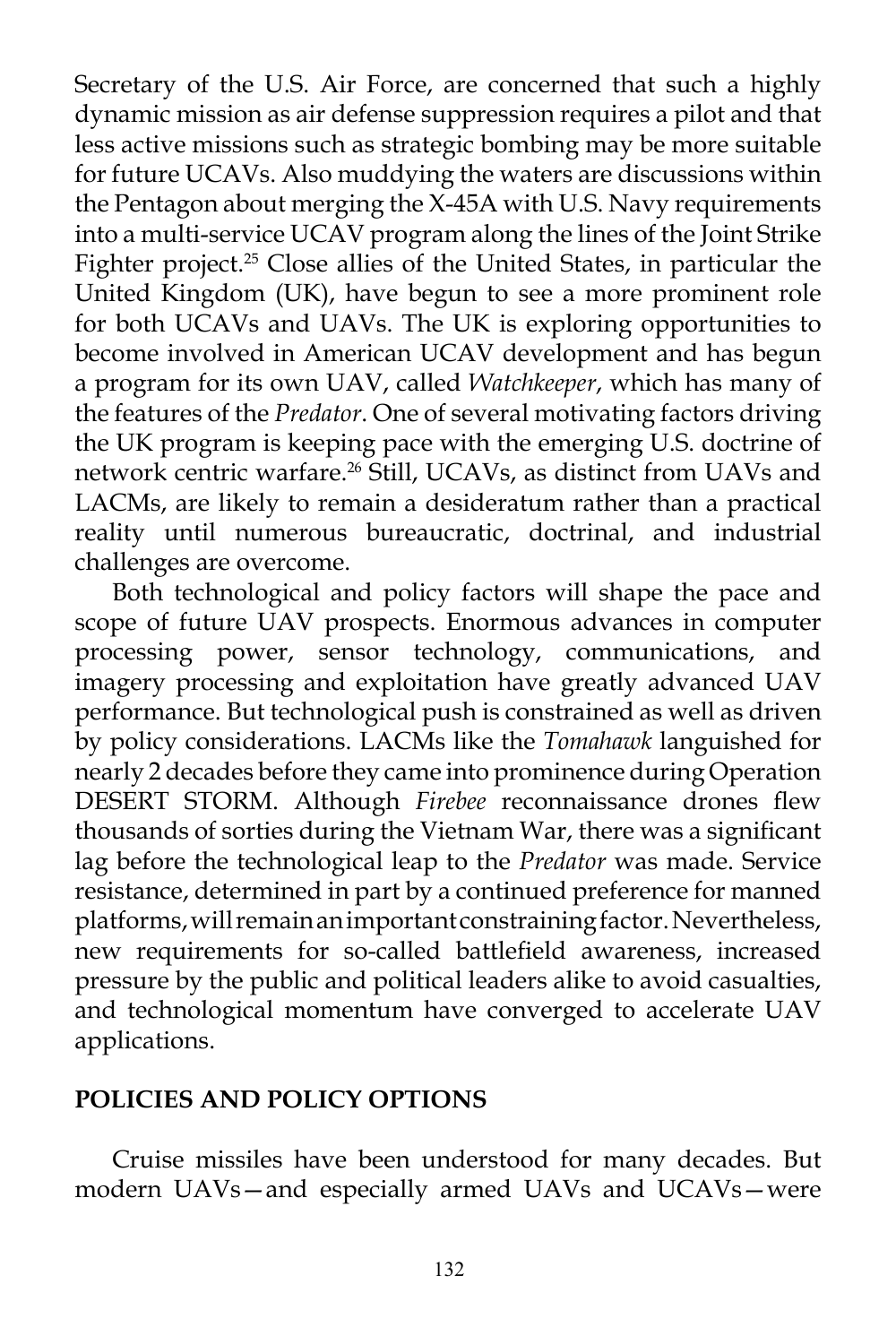at most on the drawing boards when major international security policies were negotiated. The focus of policy makers on ballistic missiles has also affected the coverage of UAVs in international policies—or the lack of such coverage. Notoriously, UAVs and cruise missiles were omitted from the list of proscribed systems in UN Security Council Resolution 687, the cease-fire terms after the first Gulf War against Iraq. This omission was not fully corrected until the UNSC passed Resolution 1441 nearly 12 years later.

We shall now review four policies (or classes of policies) that could affect future commerce in UAVs. In appropriate cases we shall also discuss policy options. In ascending order of difficulty these policies are (1) Arms control treaties, (2) Export controls in general, (3) the Wassenaar Arrangement (WA), and (4) the MTCR .

## **Arms Control Treaties.**

Armed UAVs and UCAVs did not exist when negotiations were completed for START I (1991),<sup>27</sup> START II (1993),<sup>28</sup> the Treaty on Conventional Armed Forces in Europe (CFE $-1990$ ),<sup>29</sup> and the INF Treaty (1987).<sup>30</sup> However, armed UAVs and UCAVs arguably are similar in some respects to cruise missiles and to combat aircraft. And these treaties restrict cruise missiles and combat aircraft.

We cannot pinpoint any current controversies regarding the treatment of armed UAVs and UCAVs by these treaties. However, such controversies would be treated with diplomatic confidentiality if they arose. The Defense Department reviews armed UAV and UCAV programs for treaty compliance.

Initiatives to modify existing reconnaissance UAVs to deliver ordnance or to develop new unmanned combat aerial vehicles (UCAVs) for flight testing or deployment as a weapon—that is any mechanism or device, which, when directed against any target, is designed to damage or destroy it—must be reviewed in accordance with DOD Directive 2060.1 for compliance with all applicable treaties. Examples of treaties that may be considered include: 1) the 1987 Intermediate-range Nuclear Forces (INF) Treaty, 2) the 1990 Conventional Armed Forces in Europe (CFE) Treaty, and 3) the 1991 Strategic Arms Reduction Treaty (START). As is the practice for all programs, determinations will be made on a case-bycase basis with regard to treaty compliance of armed UAVs or UCAVs.<sup>31</sup>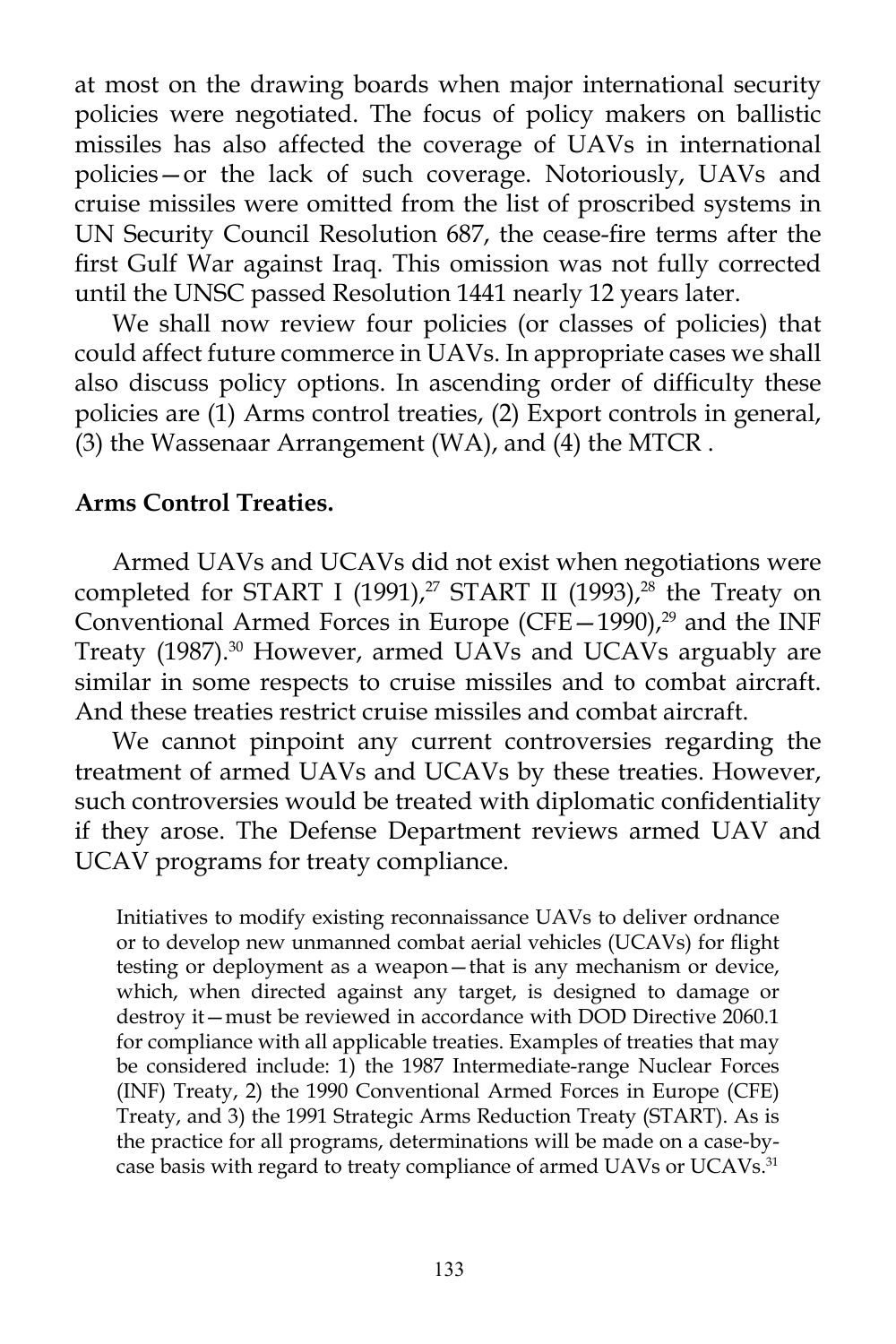On theoretical grounds we can identify the provisions of the treaties under which issues might arise.

The START Treaties between the United States and the Soviet Union (later Russia) restrict the numbers of "long-range [over 600 kilometers] nuclear ALCMs." The START I Treaty also restricts "nuclear armaments [on] an aircraft that is not an airplane, but that has a range of 8000 kilometers or more,"<sup>32</sup> identified in the Ninth Agreed Statement as "lighter-than-air aircraft such as balloons, drifting aerostats, and dirigibles."<sup>33</sup> In the event that an armed UAV or UCAV were (1) air-launched, deemed to be a cruise missile, and nuclear armed or (2) lighter-than-air and nuclear armed—it could run into START controversies. However, the distinctions between armed UAVs or UCAVs on the one hand and "cruise missiles" on the other hand, discussed below with respect to the INF Treaty, may mitigate these controversies. An armed UAV or UCAV may, after all, be considered an "aircraft" rather than a "cruise missile." However, this interpretation will not relieve an armed UAV or UCAV of all treaty restraints. The CFE Treaty restricts "aircraft."

The CFE Treaty, between the United States, the Soviet Union, and European states restricts the numbers of "combat aircraft" based in Europe. The Treaty defines "combat aircraft" as "fixedwing or variable-geometry aircraft armed and equipped to engage targets by employing guided missiles, unguided rockets, bombs, guns, cannons, or other weapons of destruction, as well as *any model or version of such aircraft* which performs other military functions such as reconnaissance or electronic warfare"<sup>34</sup> (italics added). The definition says nothing about whether the aircraft are manned or unmanned. Consequently, and theoretically, this definition could apply to armed UAVs or UCAVs based in Europe. In addition, the italicized language theoretically could apply to other types of UAVs based in Europe. Similar CFE restrictions apply to various types of rotary wing aircraft.<sup>35</sup> But we have seen no indication that unmanned systems were envisioned when the Treaty was negotiated. The CFE numerical limits are high, dating from the last years of the Cold War: 13,600 combat aircraft and 4,000 attack helicopters based in Europe with various regional and country sublimits. So the restrictions, if any, on armed UAVs, UCAVs, and other UAVs may not be onerous.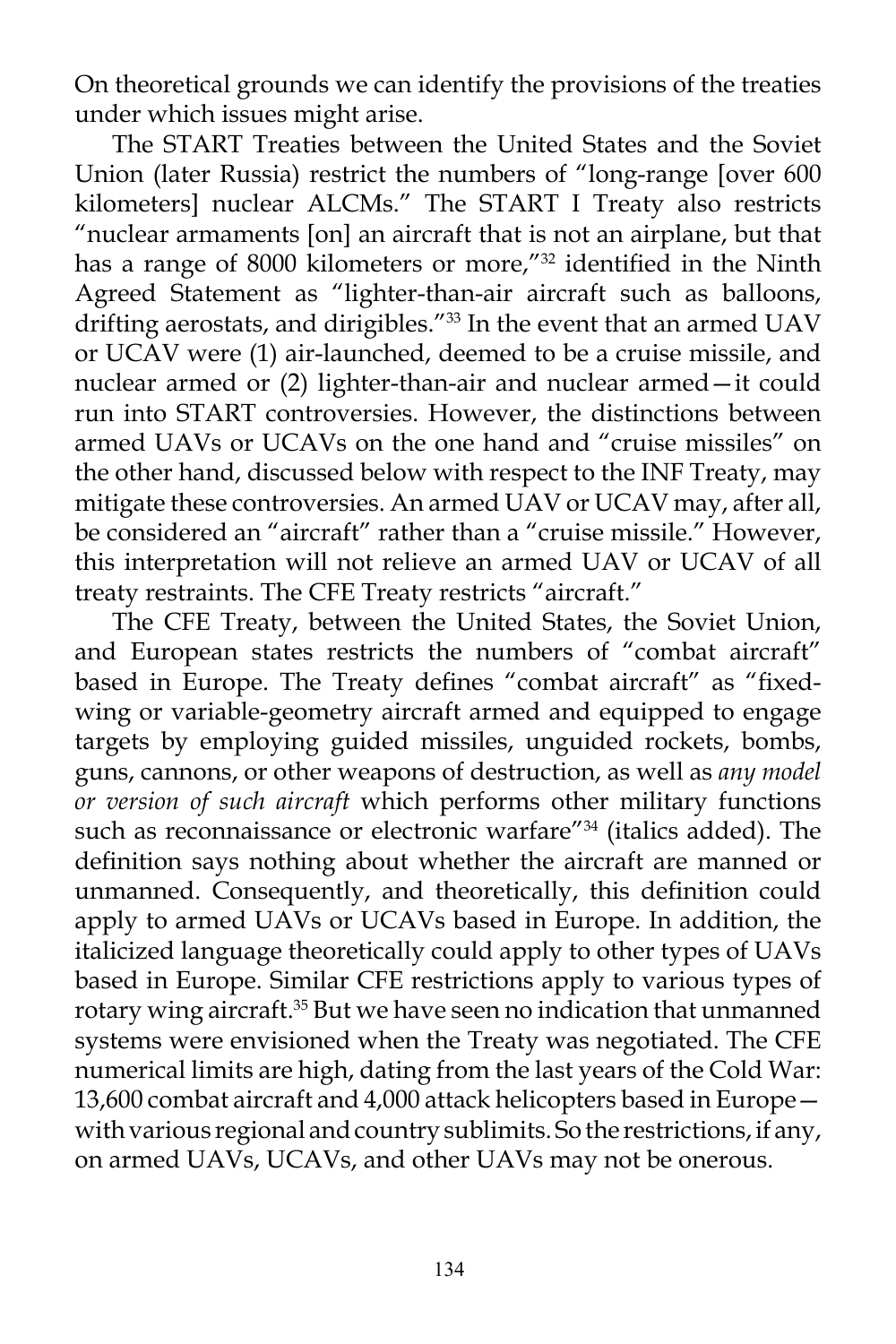The INF Treaty between the United States and the Soviet Union eliminates "ground launched cruise missiles" with a range capability of 500 to 5,500 kilometers and tested as weapon-delivery vehicles. Does it apply to armed UAVs and UCAVs? Arguably, an armed UAV or a UCAV is not a cruise missile; it is recovered after use. Moreover, a UCAV is arguably not "launched"; it "takes off" from a runway like an airplane rather than being launched from a "launcher," which is defined in the Treaty as "a fixed launcher or a mobile land-based transporter-erector-launcher mechanism for launching a GLCM."36 The range of an armed UAV or UCAV adds another distinction from cruise missiles; the Treaty defines the range capability of a GLCM as "the maximum distance which can be covered by the missile in its standard design mode flying until fuel exhaustion, determined by projecting its flight path onto the earths [sic] sphere from the point of launch to the *point of impact*"37 (italics added). Because an armed UAV or UCAV does not have a "point of impact," it may not fall into the range restrictions of the Treaty.

All of these treaties have fora in which compliance issues can be discussed. Moreover, the United States can withdraw from any of these treaties on 6 months notice (150 days for the CFE Treaty). But, as discussed above, it is not at all clear that the treaties will ultimately restrict armed UAVs or UCAVs.

On the other hand, we should remember that the legal profession currently is engaged in debating whether the relatively new technology of e-mail messages should be regulated as telephone conversations, letters sent through the postal system, or—in the case of wireless e-mail messages—broadcast media. The even newer technologies of armed UAVs and UCAVs may offer equally fertile opportunities to adapt restrictions similar to those applied to older systems. But the fact that armed UAVs and UCAVs may not have been in the minds of treaty negotiators offers an argument that they are not covered by the treaties at all. They may ultimately be deemed to be neither cruise missiles nor aircraft but rather entirely new systems different from both.

## **Export Controls in General.**

In most governments, export controls are divided into controls on military items and on civil (or dual-use) items. In the United States,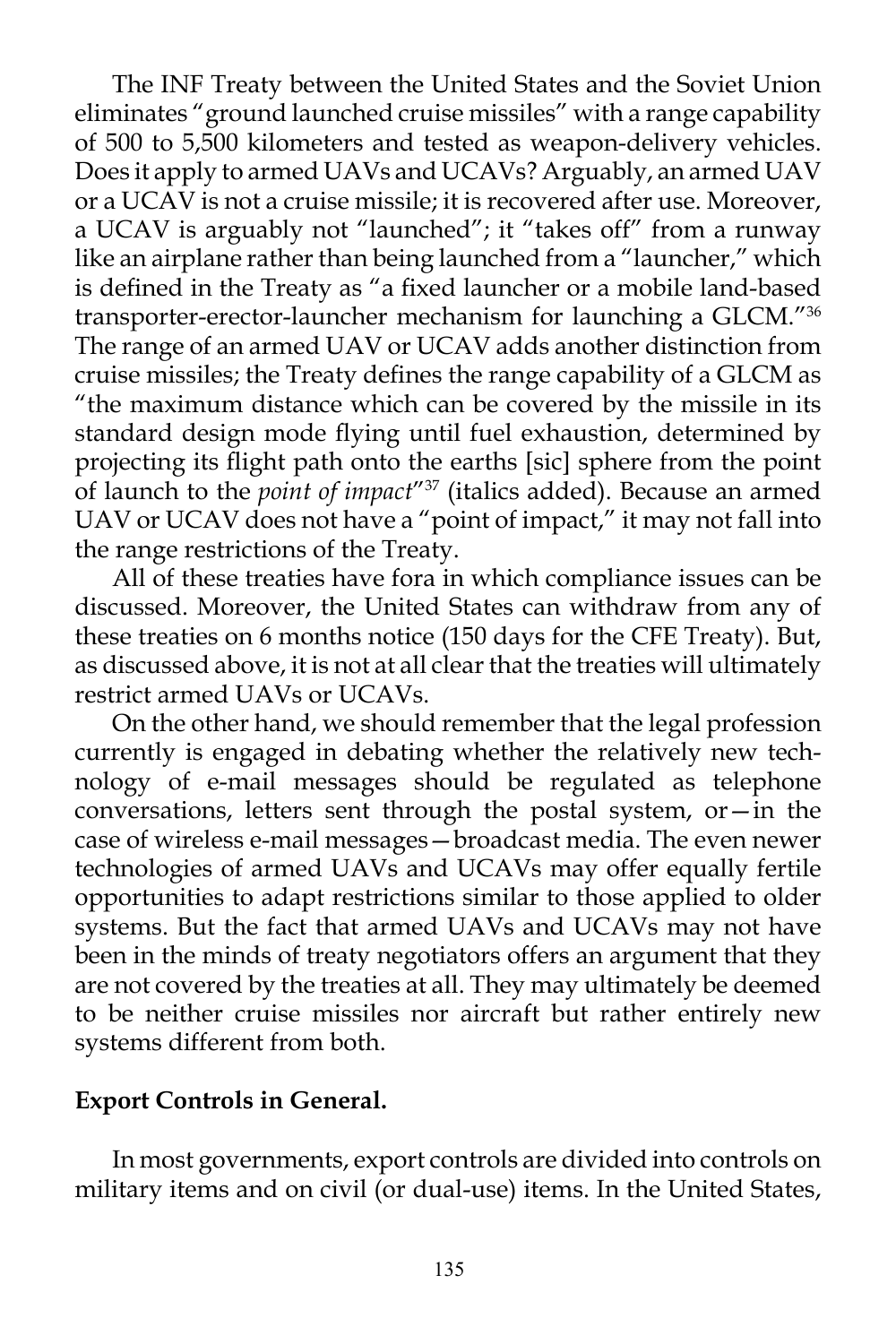the former are administered by the State Department and the latter by the Department of Commerce (DoC).

Up to the present time, UAVs have been largely military—but not exclusively so. Japan, South Korea, and Russia manufacture UAVs for crop-dusting. The United States anticipates an emerging market for UAVs with a variety of civilian applications. Under present export control practices, these "civil" UAVs would be controlled by the DoC or its equivalent in other governments.

This creates a potential security problem. "Civil" UAVs can be used to deliver military payloads. Given the interest of the 9/11 hijackers in crop dusters, any air vehicle capable of dispensing an aerosol is a potential threat. Should such systems be controlled by the DoC?

The controversy over space satellite exports controlled by DoC highlighted the concerns about leaving such controls in an agency devoted to fostering exports. The State Department's export controls generally are regarded as tougher than those of the DoC, which is why exporters favor the latter. The same concerns would be applicable to "civil" UAVs in all governments. The DoC is supposed to refer export applications covered by the MTCR for comments by the Defense and State Departments, but there are exceptions. If DoC denies the export outright, it does not need to be referred; in such case the "no undercut" rule applicable to MTCR decisions (see below) may fail to be imposed. Also, DoC does not require an export license for missile-related exports to Canada—among 98 pages of DoC "license exceptions."38

The problem of "civil" exports for which licenses are not required is most acute in "license-free zones." Members of the European Community do not require export licenses for dual-use items traded among themselves. This creates an "Nth exit problem," in which the number of possible exporters increases and the opportunities for unwise exports increase as well.

In the United States, there is a current proposal to move into the State Department the control of all UAVs—military or civil capable of delivering a 500kg payload to a 300km range. That still leaves lesser "civil" UAVs controlled by the DoC. As the discussion below indicates, these lesser UAVs are the subject of increasing international concern.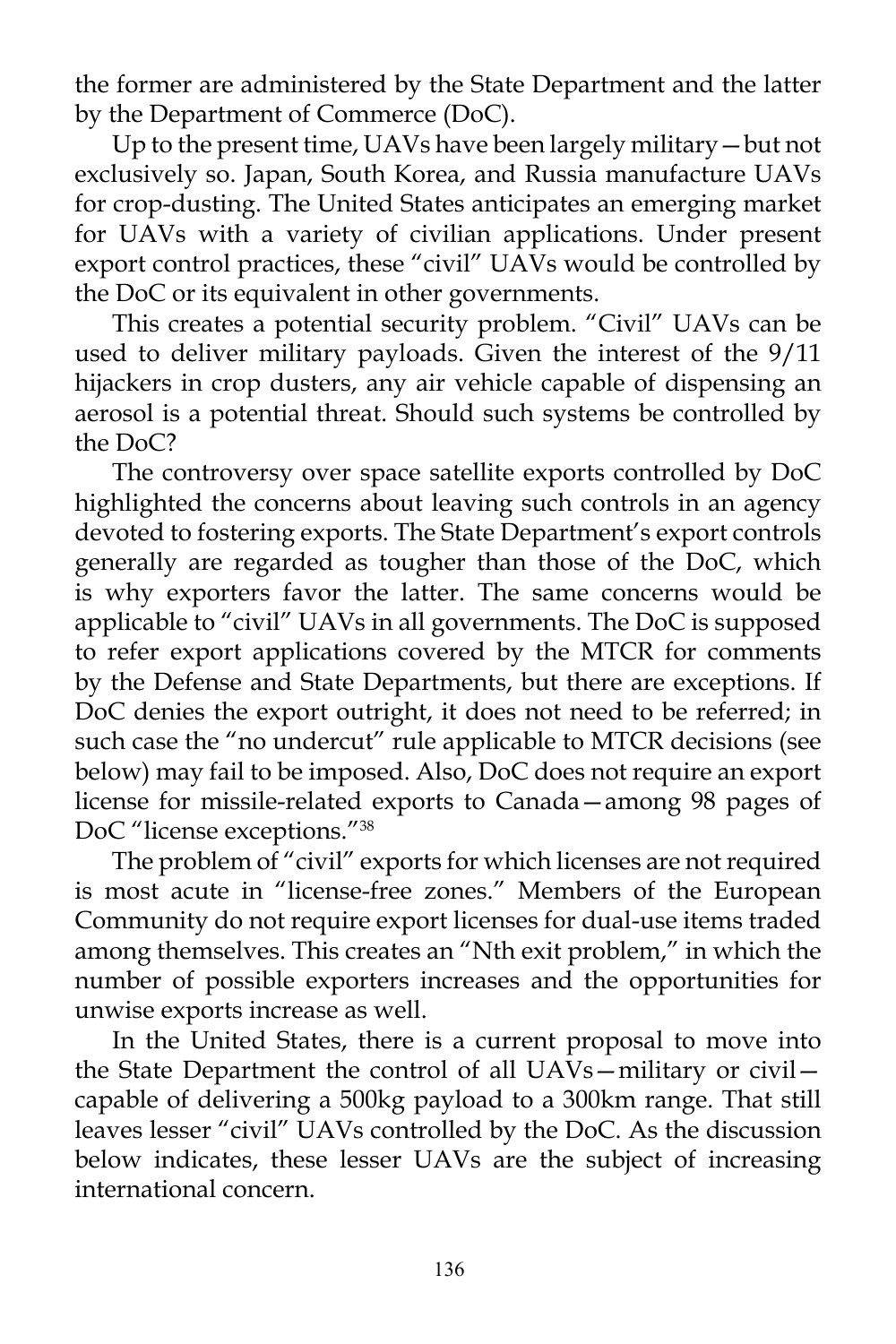So the responsibility for controls over UAVs is likely to be an issue for some time. At present the issue appears to be confined to those nations marketing crop-dusting UAVs. U.S. Government officials can remember no case in which the DoC has received an application for a UAV export.

### **The Wassenaar Arrangement.**

With the end of the Cold War, the structure of export controls directed against the Iron Curtain nations seemed to many to be an anachronism. Those controls were administered by the multinational Coordinating Committee (COCOM), which gave members a veto right on munitions and dual-use exports.

COCOM administered controls on items, such as munitions and electronics, that were still sensitive even in the post-Cold War world and that were not covered by nonproliferation export controls. Therefore, in 1996 a larger group of governments (including Russia) formed a new regime, the Wassenaar Arrangement (WA), to promote "transparency and greater responsibility in transfers of conventional arms and dual-use goods and technologies, thus preventing destabilizing accumulations."

The WA39 sets out its guidelines in "Initial Elements," revised three times since the original policy, and includes control lists of munitions and dual-use items. UAVs are controlled on Item ML10(c) of the munitions list:

c. Unmanned airborne vehicles and related equipment, specially designed or modified for military use, as follows, and specially designed components therefore:

1. Unmanned airborne vehicles including remotely piloted air vehicles (RPVs) and autonomous programmmable vehicles;

2. Associated launchers and ground support equipment;

3. Related equipment for command and control.

## and also controlled on Item 9.A.12 of the dual-use list:

12. Unmanned aerial vehicles having any of the following: a. An autonomous flight control and navigation capability (e.g., an autopilot with an Inertial Navigation System); or,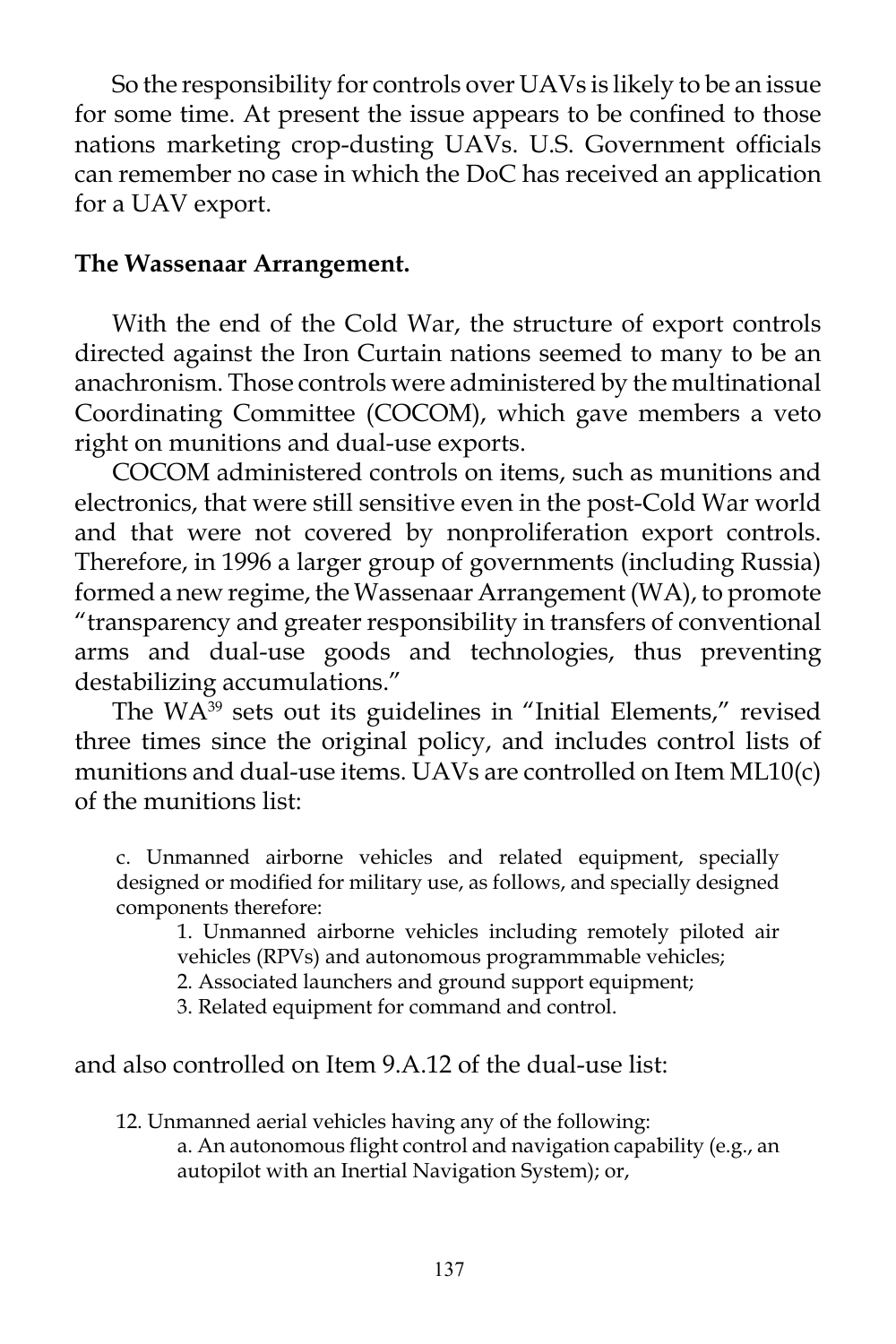b. Capability of controlled-flight out of the direct vision range involving a human operator (e.g., televisual remote control).

*Note 9.A.12 does not control model aircraft.*

These dual-use controls are limited by a "Validity Note" and a "Statement of Understanding":

*Validity Note*: The control of unmanned aerial vehicles described in 9.A.12. is valid until December 5, 2004, and its renewal will require unanimous consent.

*Statement of Understanding*: Participating States understand a model aircraft as intended for recreational and competition purposes.

So the WA's dual use controls on UAVs are subject to a sunset clause and may expire in less than 2 years.

UAV technology and associated software also are covered by the WA's controls. Moreover, WA dual use controls are graded at three levels. UAV hardware, in Item 9.A.12 above, is subject to the lowest grade of dual use controls. However, the highest level of dual use controls ("very sensitive") apply to certain UAV software:

9.D.1. "Software" specially designed or modified for the "development" of equipment or "technology" in 9.A. or 9.E.3. of this Annex.

9.D.2. "Software" specially designed or modified for the "production" of equipment in 9.A. of this Annex.

The quotes in the "very sensitive" items refer to terms defined by the WA, and Item 9.E.3. refers to jet engine technology.

What is the net effect of these controls? They are not nearly as tight as the MTCR controls described below. The WA controls basically involve only a requirement to conduct export reviews and to make international notifications. Every 6 months, for deliveries and denials to nonparticipating states, the WA requires notifications of deliveries of munitions items and of denials of the least sensitive (e.g., UAV equipment) dual use items. With respect to exports beyond the participating states of the most sensitive dual use items (e.g., UAV software), the rules require "extreme vigilance," delivery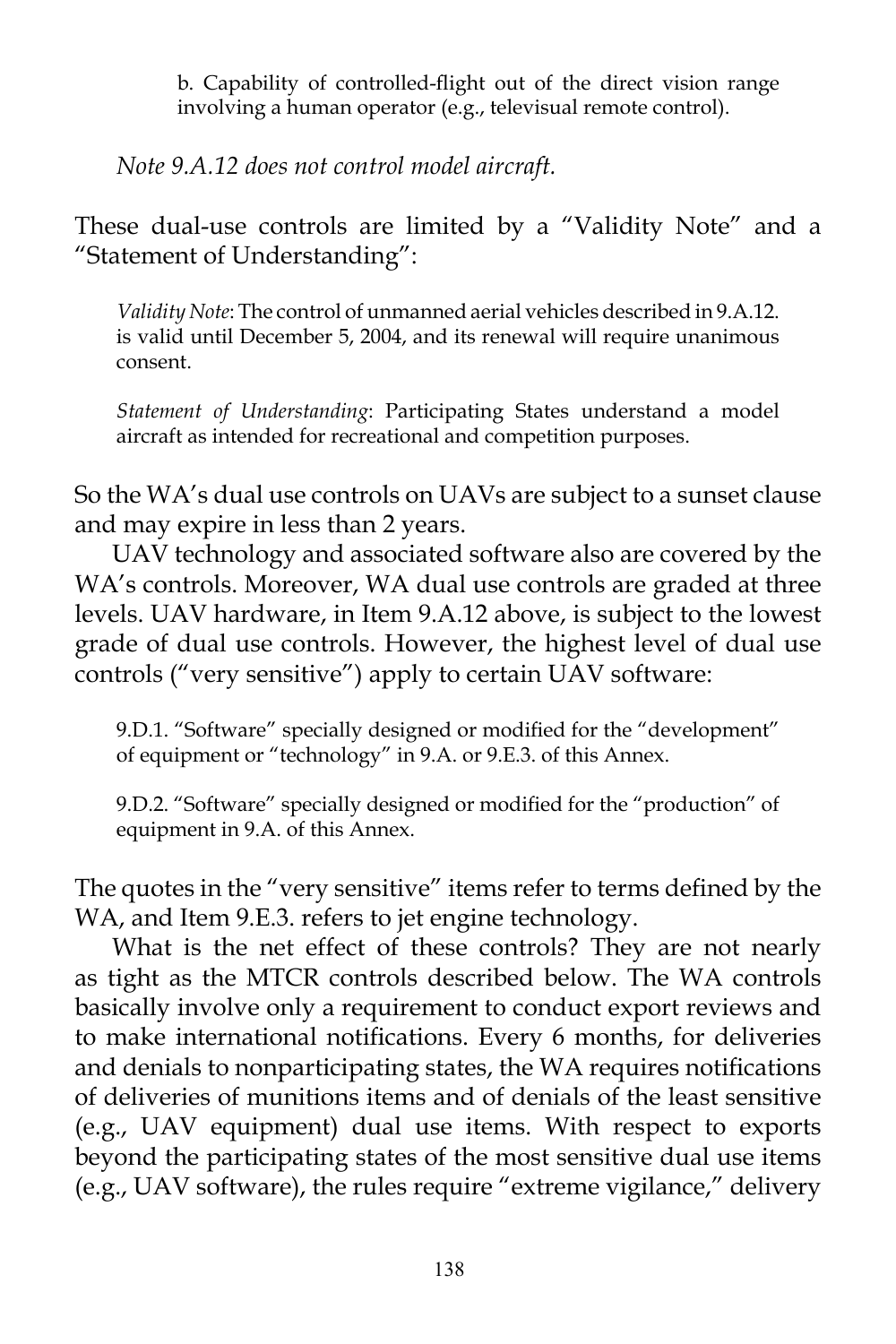notifications "on an aggregate basis" every 6 months, and denial notifications within 60 days. Participating states are to notify each other within 60 days of an export undercutting a denial notification.

On the other hand, the WA deals with UAVs of very short range, "out of the direct vision range"—a control coverage much more extensive that the MTCR's range of at least 300km. And a January 2003 U.S. proposal to the WA would go further beyond the MTCR by adding, as an "anti-terrorism" measure, controls on kits to convert manned civil aircraft to "poor man's" UAVs:

PROPOSED TEXT: 9.A.13. Equipment and systems, and specially designed components therefore, designed to convert manned civil aircraft into Unmanned Aerial Vehicles (UAV's) controlled by 9.A.12.a or 9.A.12.b.

The WA's controls may grow in effectiveness as the regime continues to be modified, and UAVs may become increasingly affected by the regime. But this has not happened yet. At present, the lack of strong denial rules and the sunset clause on UAV dual use controls leaves the WA as a second tier of international UAV controls behind the main control policy, the MTCR.

# **The Missile Technology Control Regime.40**

The MTCR was announced in 1987 by the G-7—the United States, Canada, France, the Federal Republic of Germany (FRG or West Germany), Italy, Japan, and the UK. It was a new nonproliferation export control regime to "limit the risks" of nuclear proliferation by controlling transfers that could contribute to unmanned delivery systems for nuclear weapons.

Over the subsequent years, the MTCR's scope was expanded to cover unmanned delivery systems for nuclear, biological, and chemical weapons. And the membership expanded to include all members of the North Atlantic Treaty Organization (NATO), the European Community (EU), the European Space Agency, Australia, New Zealand, Argentina, Brazil, Russia, Ukraine, South Africa, Poland, Hungary, the Czech Republic, and the Republic of Korea. Moreover, Israel, Romania, Bulgaria, and Slovakia have made a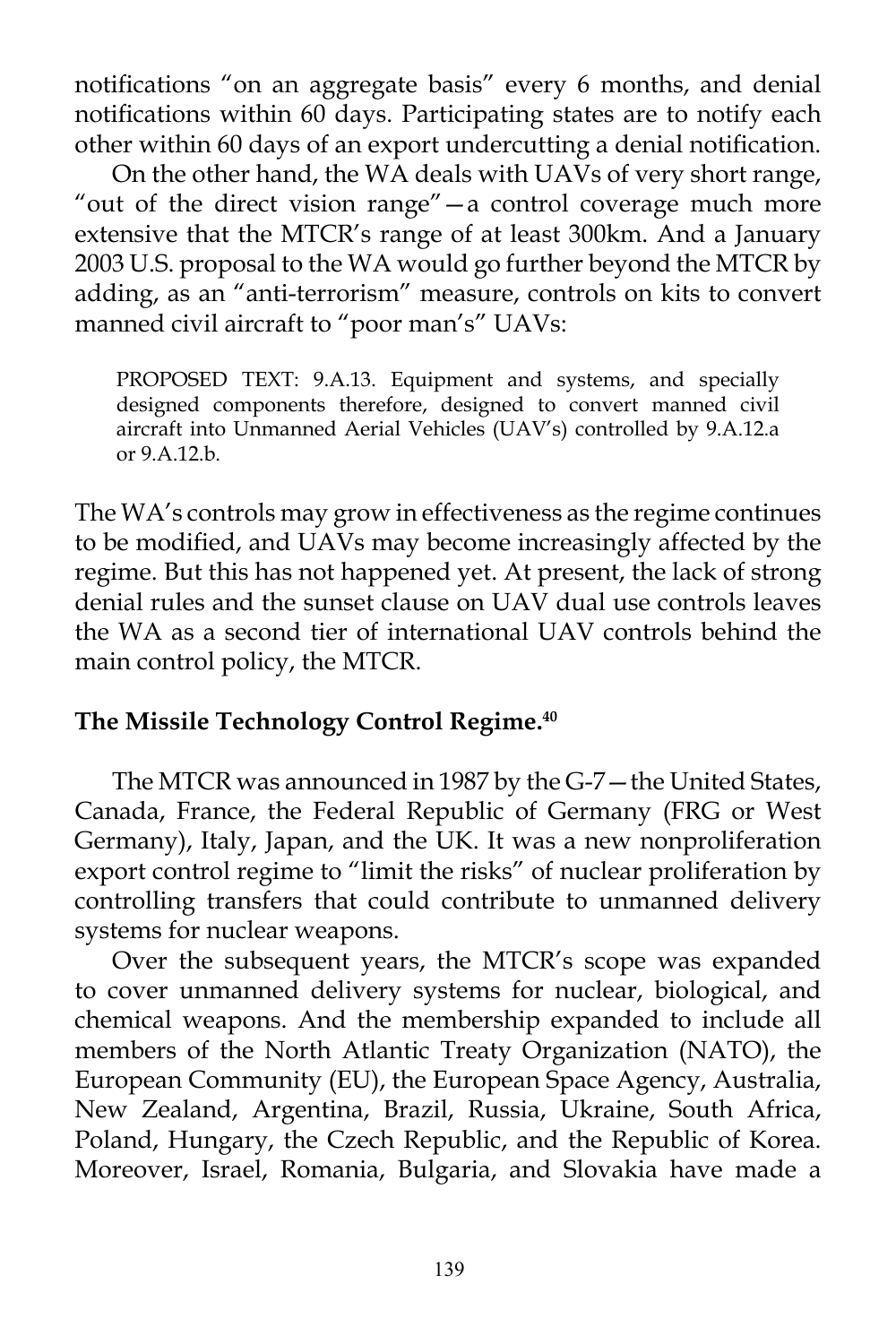political commitment unilaterally to observe the MTCR rules. Other candidates for EU membership, such as Cyprus and Malta, must adopt MTCR controls as part of the EU package but have not yet made a political commitment to the MTCR. China has adopted some elements of the MTCR, but there are troublesome differences between the letter and practice of China's policies and the MTCR.

The regime controls exports for two categories of items. Category I consists of items of greatest sensitivity, which are subject to the most stringent controls. UAVs are covered in Category I, Item 1.A.2.:

Complete unmanned air vehicle systems (including cruise missile systems, target drone and reconnaissance drones) capable of delivering at least a 500kg payload to a range of at least 300km.

Formulated in the original version of the regime, the 500kg payload was considered the minimum payload for a relatively unsophisticated nuclear weapon, and the 300km range was considered the relevant range for the most compact theaters in which nuclear weapons might be used. Range/payload tradeoffs are taken into account in determining the capability of a UAV, and in 2002 "range" and "payload" were specifically defined. (The definitions were weakened, however, by a regime statement that the determination of range is the sole responsibility of the exporting government.) Category I controls also are applied to production facilities and design and production technology for UAVs with a 500kg/300km capability. Complete guidance sets of a specified accuracy for UAVs—and their production facilities, production equipment, and technology—are also covered under Category I, Item 2.

Category II consists of equipment, components, materials, and technology that, while generally dual use, could make a contribution to Category I systems. For UAVs, these include most of 18 Category II items ranging from jet engines, to composites, to flight control equipment and avionics, to stealth materials and test equipment.

In 1993, in order to cover systems capable of delivering chemical weapons (CW) or biological weapons (BW), using lower payloads than would be needed for nuclear weapons, the regime added (for UAVs):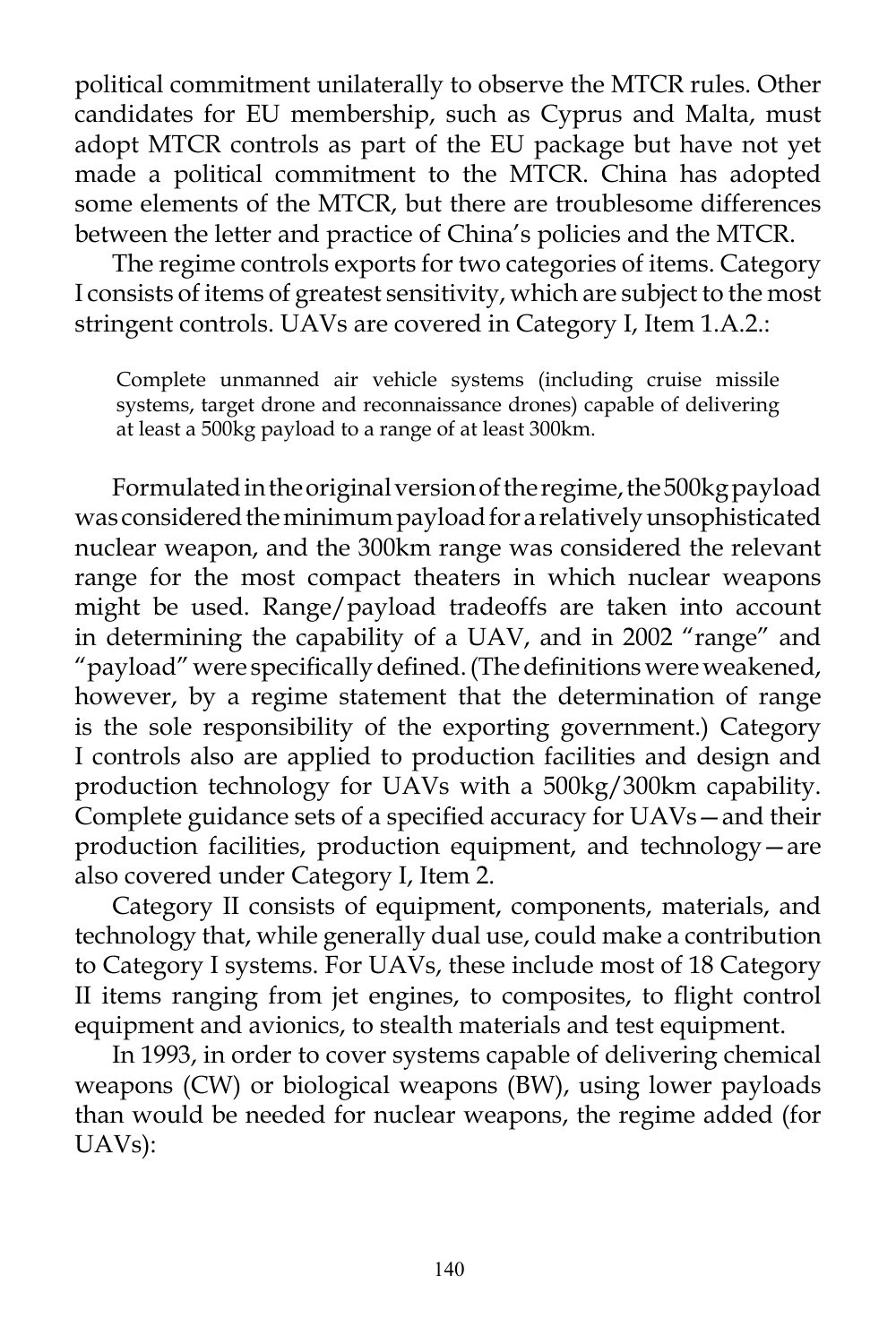Item 19.A.2. Complete unmanned air vehicle systems (including cruise missile systems, target drones and reconnaissance drones) not specified in 1.A.2., capable of a maximum range equal to or greater than 300km.

That is, the regime now includes in Category II unmanned systems capable of delivering *any payload* to a range of 300km. Several levels of rules apply to these items:

*Absolute prohibition (until further notice)* on the transfer of Category I complete production facilities or the technology for such facilities. It obviously does not make sense to have a nonproliferation regime that allows the creation of new suppliers.

*Strong presumption to deny transfers* of Category I items. This strong presumption of denial also applies to missiles of any range or payload, or any MTCR-controlled item, for which the purpose is deemed to be the delivery of nuclear, biological, or chemical payloads. Transfers of Category I items may be made. But they are to be "rare" and may only be made if there are (1) binding government-to-government assurances with respect to the end-use and end-user and (2) supplier and not just recipient responsibility for the end-use.

*Case-by-case review* of export applications for all controlled items.

*No-undercut provision* according to which MTCR partners will respect each others' export denials or consult before undercutting a denial.

*Information exchanges* to enforce these rules. And,

*Catch-all provisions*, observed by most partner governments, under which export reviews will be required for missile-related transfers, whether or not on the MTCR control list, to any destination engaged in Category I programs.

Because, under international law, a policy (such as the MTCR) cannot supersede a treaty, the MTCR's rules do not restrict transfers required by the treaties establishing NATO, the European Community, or the European Space Agency. The license-free zone established within the European Community for dual use transfers allows free trade in many Catgory II items within the Community. In addition, there is a diversity of practices with respect to transfers among MTCR partners. For instance, in 1989 the British established an Open General Export License, waiving the requirement for caseby-case reviews of dual use Category II transfers to other regime members.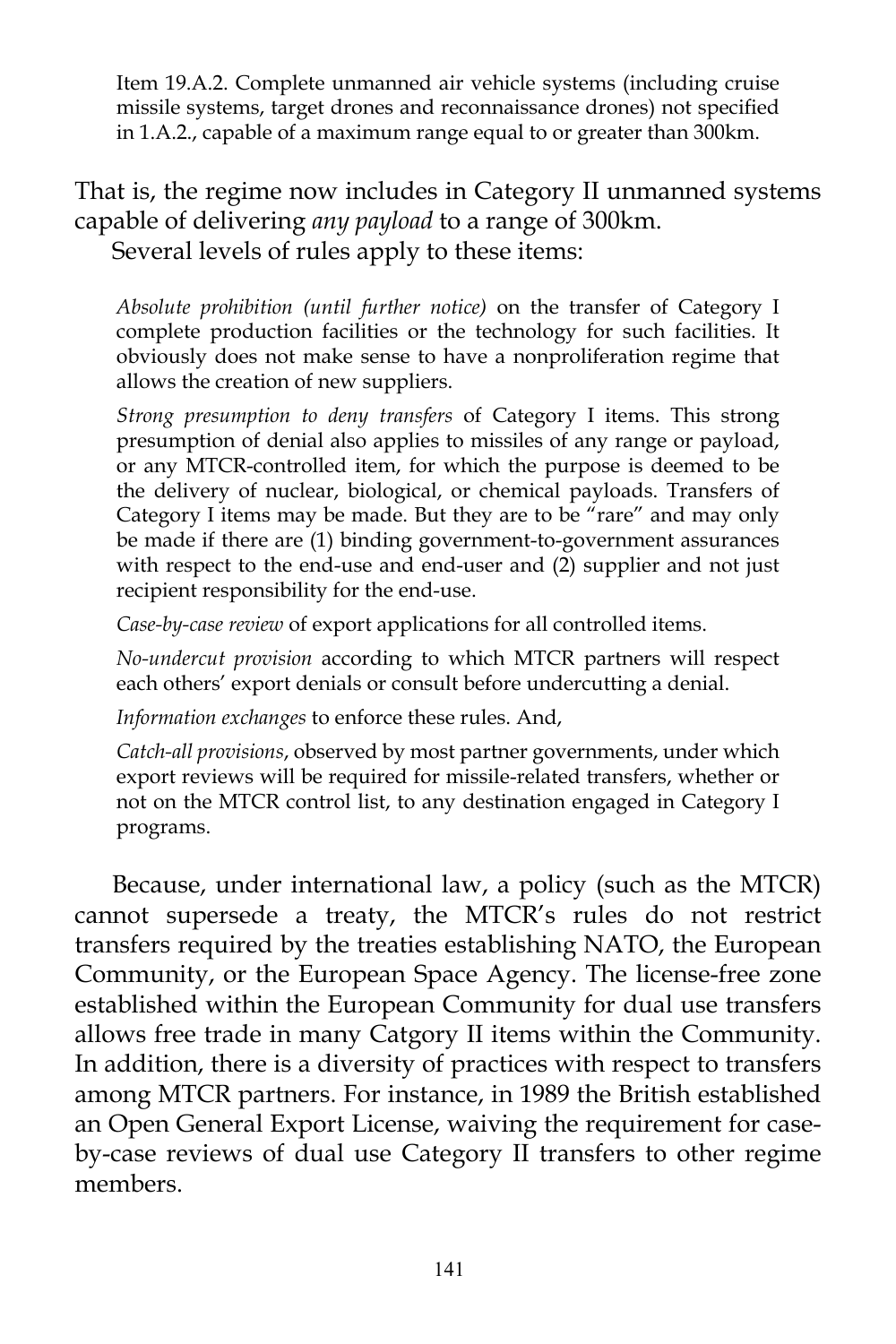The MTCR, which is an export control regime, does not restrict indigenous programs. However, the United States insists that a candidate government forego "offensive" Category I programs (a definition that has become increasingly loose over the years) before it will approve the candidate as a new member. And the MTCR members have synchronized their diplomacy against indigenous missile programs in nations of proliferation concern—leading to a recent 106-nation International Code of Conduct loosely discouraging ballistic missile (but not cruise missile or UAV) programs.

*MTCR coverage of UAV technology.* The MTCR's control list is revised frequently. With respect to complete UAV systems, the controls have expanded from systems with the 500kg/300km capability (subject to a strong presumption of export denial) to systems of any payload with a 300km range (subject to case-by-case review). A current proposal, for approval under a 6-month "silence" procedure, would expand the Category II coverage to something closer to the WA's "autonomous" and "out of the direct vision range" criteria:

Item 19.A.3 Complete unmanned aerial vehicle systems, not specified in 1.A.2 or 19.A.2., designed or modified to dispense an aerosol, capable of carrying a particulate or liquid of a volume greater than 20 litres, and having any of the following:

a. An autonomous flight control and navigation capability; or,

b. Capability of controlled flight out of the direct vision range involving a human operator.

*Technical notes:*

*1. Complete systems in item 19.A.3 comprise those UAVs already configured with or already modified to incorporate, an aerosol delivery mechanism. An aerosol consists of a particulate or liquid dispersed in the atmosphere. Examples of aerosols include liquid pesticides for crop dusting and dry chemicals for cloud seeding.*

*Notes:*

1. Item 19.A.3 does not control model aircraft intended for recreational or competition purposes.

2. Item 19.A.3 does not control UAVs, designed or modified to accept multiple payloads (such as remote sensing equipment, communications equipment), that lack an aerosol dispensing system/mechanism.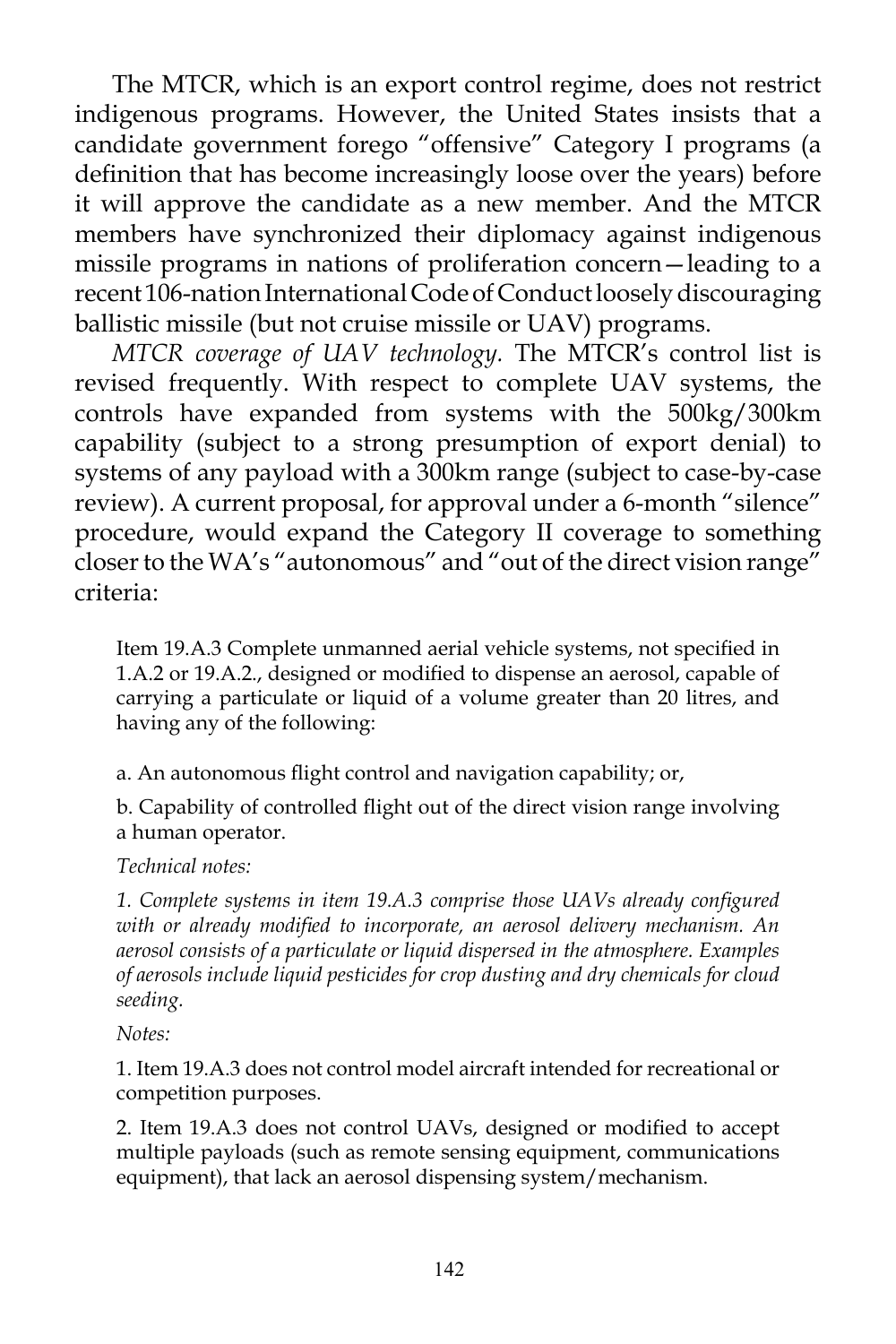There are other control list expansions that might be appropriate to help limit the proliferation of UAVs capable of delivering nuclear, biological, or chemical payloads:

- Flight control systems for the conversion of manned aircraft to unmanned vehicles (the WA proposal);
- Complete UAVs with a given stealth capability;
- Other UAV penetration aids, such as towed decoys and terrain-bounce jammers specially designed to match the delivery system they are aiding; and,
- A wider range of jet engines, now exempted as being for manned aircraft but suitable for UAV use.

These control list expansions would limit all UAVs—the Category II models (80 percent of all UAVs now on the market) that can deliver any payload to a range of 300km, and the Category I models that can deliver a 500kg payload to that range. The smaller, Category II UAVs are real threats in terrorist hands—delivering kilogram quantities of biological agents—or in professional military hands—saturating defenses.

But the most vexing question concerns the growing use of Category I UAVs for surveillance and, as armed UAVs or UCAVs, combat use.

*The problem of large UAVs*. Category I UAVs can deliver nuclear payloads or such large quantities of chemical or biological agents that meteorological uncertainties can be swamped. The 500kg (or greater) payloads of such systems can be used to penetrate defenses in a variety of ways—with some payload devoted to penetration aids or, if necessary, with some payload devoted to more fuel to allow onthe-deck flight profiles or round-about routing to approach targets from all azimuths.

The MTCR prescribes "a strong presumption to deny transfer" of such systems. But these systems are in increasing demand. This demand raises the threat that Category I UAVs may become a route to cruise missiles for the delivery of weapons of mass destruction (WMD). But, on the other hand, the demand is currently driven by the use of UAVs to apply military force with great discrimination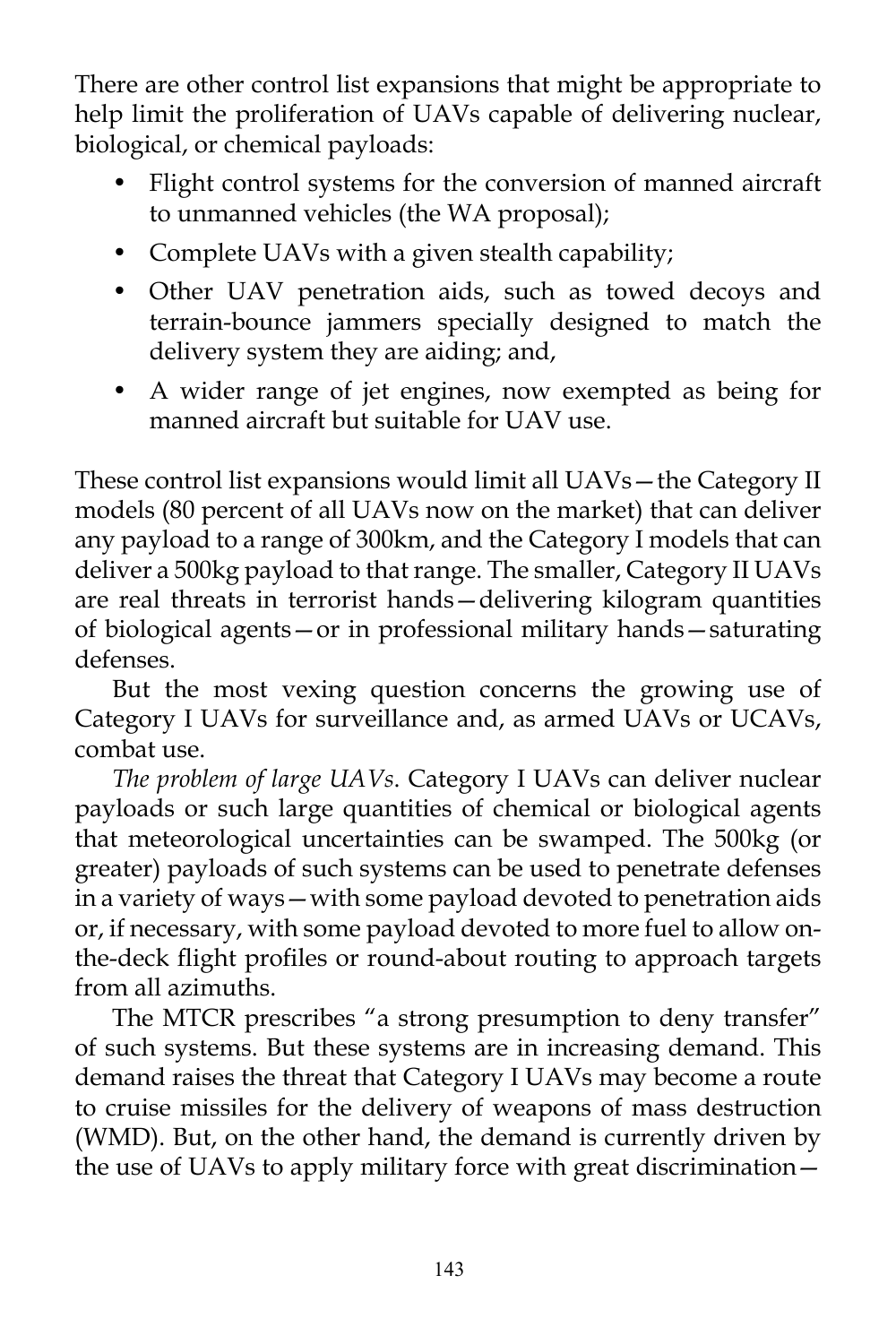just the opposite of a mass destruction threat. Early in 2002 the administration established a confidential interim policy governing the export of such Category I systems.<sup>41</sup> But what should be the policy over the longer term?

The danger of any loosening of Category I controls—in effect for nearly 16 years—is specifically that of the proliferation of UAVs usable as cruise missiles, and more generally that of a slippery slope with respect to other Category I controls. The next point down the slippery slope would probably be a loosening of controls on space launch vehicles—the hardware, technology, and production facilities of which have long been recognized as being interchangeable with those of long-range ballistic missiles.

Given that the MTCR's current Category I rules allow for some flexibility for "rare" transfers, the cause of nonproliferation would seem best served by retaining these rules and working within them. This would avoid the weakening of a 16-year-old nonproliferation standard and would minimize the risk of slippery slopes that could exacerbate the proliferation problem.

Given the alternatives and the dangers of cruise missile proliferation, only as a last, reluctant resort would nonproliferators want to consider modifying the export rules with respect to Category I UAVs. The basis for such a modification of rules could be to ensure that Category I UAV transfers were substantially more expensive than Category I cruise missile transfers—so that the recipient nation could afford far fewer UAVs than cruise missiles. This is a difficult criterion to meet because, if the MTCR works as intended, some nations might not be able to obtain Category I cruise missiles at any price. But the criterion can be approached by taking advantage of a UAV's extensive infrastructure requirement. A new UAV policy along these lines might read as follows:

The transfer of Category I equipment for a complete unmanned air vehicle system (Item 1.A.2) may be considered more favorably if all of the following conditions are met:

1) All of the Guidelines requirements are satisfied, except for the strong presumption to deny the transfer.

2) The system is not specially designed for internal or external ordnance delivery.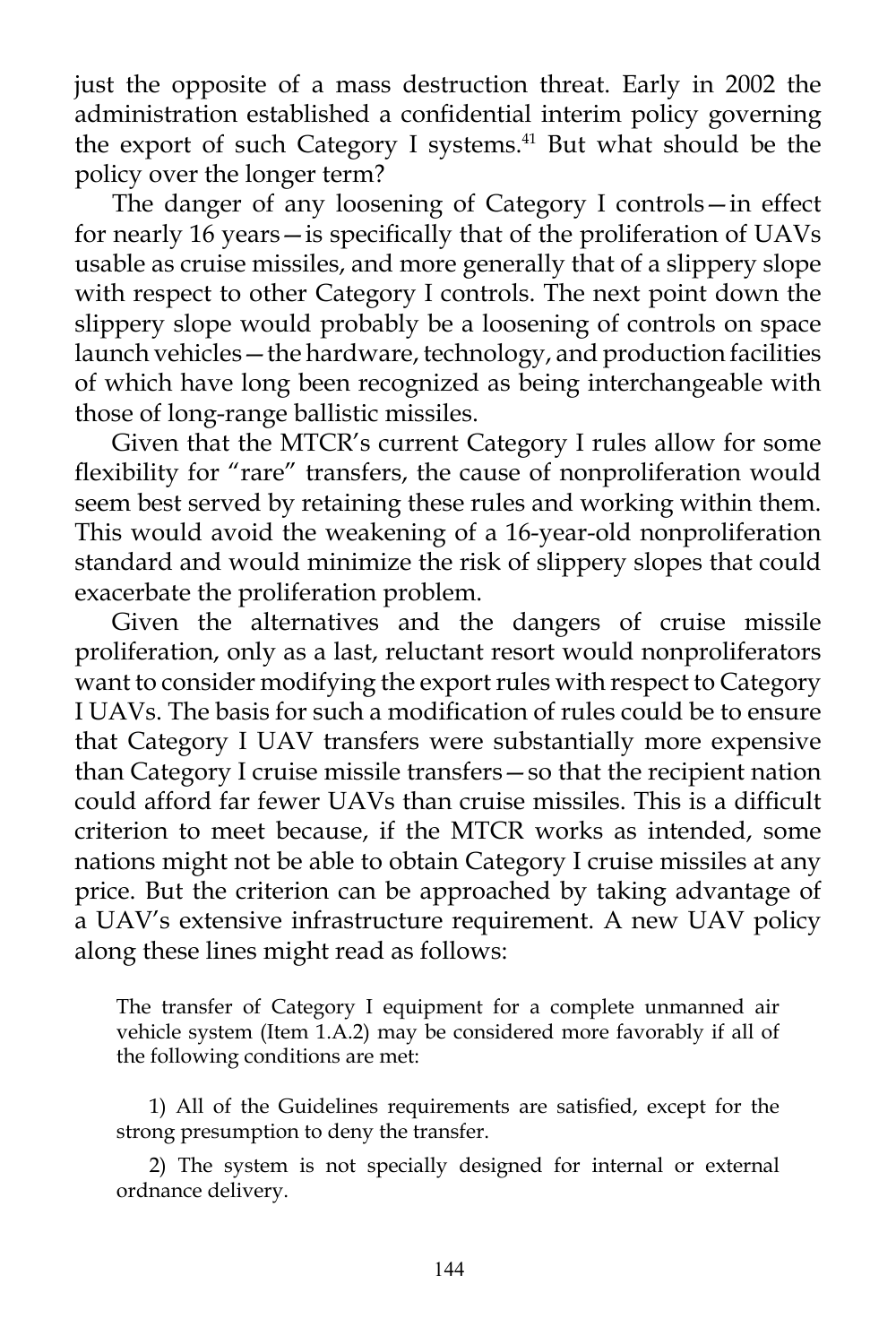3) The system is specially designed for recovery and reuse.

4) Upon completion of the proposed system transfer, the recipient will have installed full capabilities integrated with the proposed system to:

A) Command and control system flight and recovery,

B) Retrieve data transmitted by the system, and

C) Analyze the retrieved data.

The only modification of the MTCR's Category I rule would be to "consider more favorably" such a transfer and to be prepared to overcome the "strong presumption to deny." This modification, however, is a change in the central rule of missile nonproliferation; so it would be something to be considered only after trying to live with the less radical alternatives. The modification could be expected to unleash pressures for similar provisions with respect to space launch vehicle transfers. So looser rules on Category I UAV transfers could facilitate both cruise and ballistic missile proliferation.

Moreover, this modification would not ease the transfers of Category I armed UAVs or UCAVs. Given that their purpose is to deliver ordnance, they pose the same proliferation threats as cruise missiles. The policy language for "treating more favorably" UAV exports may only be kicking the armed UAV and UCAV cans down the road. But it is difficult to foresee any reasonably safe way to loosen controls on large armed UAVs or UCAVs.

A safer option—supplementing the policy of working within the Category I rules—might be to develop the UAV industry in a manner similar to that of the space launch industry. This would involve providing "services" but not the transfer of hardware beyond the jurisdiction or control of the state considering a sale. In all but the most advanced nations, many elements of UAV operations—such as satellite imagery for the selection of operating areas and satellite communications for retrieval of data—are already provided on a service rather than an ownership basis. UAV services would extend this principle by having the supplier nation maintain and operate UAVs, while the recipient nation directed the operations and received data gathered by the UAV.

This would be a cultural change for the young UAV industry, but it might make military sense. As Thomas Cassidy, president and CEO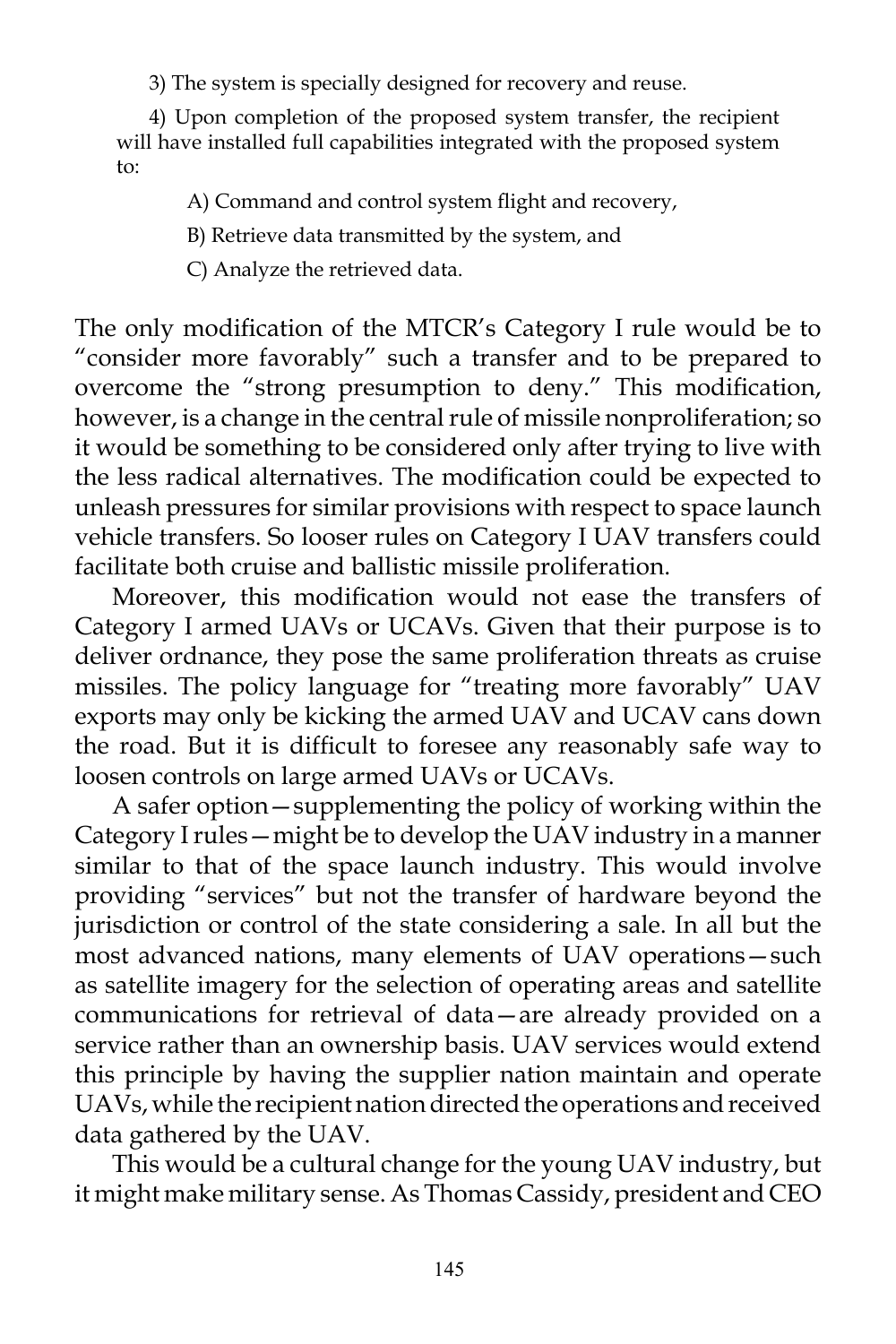of General Atomics Aeronautical Systems, said with respect to the *Predator* system (which is growing over the Category I threshold),

The last thing [a forward commander] needs is to maintain and operate airplanes. What he needs is intelligence support—somebody looking and then piping video directly to him on a little TV set that we've already made for the special forces people.<sup>42</sup>

Another aerospace veteran, speaking off the record, anticipates that UAV services could be a lucrative business model. Such services would resemble the early and profitable IBM decision to market computer services in preference to hardware sales. UAVs might be painted in the colors of the nation purchasing the services. But the exporting government could retain jurisdiction and control of its UAVs by licensing its own nationals to maintain and operate the vehicles in and over territories approved in an export license.

The Israeli Air Force, as described by a senior defense ministry official, is buying "visint [visual intelligence] by the hour" from a civilian Israeli firm, Aeronautics Unmanned Systems. The firm owns, maintains, and launches an Aerostar UAV, hands it off to military operators when it is over the target area, and retrieves it from the military operators 12-14 hours later. The firm also conducts the entire UAV operation for the Israeli police, turning over to the police only real-time imagery collected by the vehicle.<sup>43</sup>

The U.S. military itself has considered hiring UAV services from a foreign supplier. As of November 2002, PACAF, after losing a satellite that was monitoring Pacific Ocean weather, requested the assistance of the Australian firm Aerosonde for weather-monitoring UAVs. Aerosonde leases such UAVs in units of three for about \$700,000—air vehicles, service, and support staff included.44

UAV services are analogous, not only to space launch services which meet the objectives of missile nonproliferation—but also to uranium enrichment services which meet the objectives of nuclear nonproliferation. In both cases, a recipient's insistence on hardware rather than services is a strong indicator of a nefarious purpose. And in both cases multinational institutions, not just national sources, may provide part or all of the service.

There are downsides to UAV services. Some supplier governments might not be assiduous in retaining jurisdiction and control of the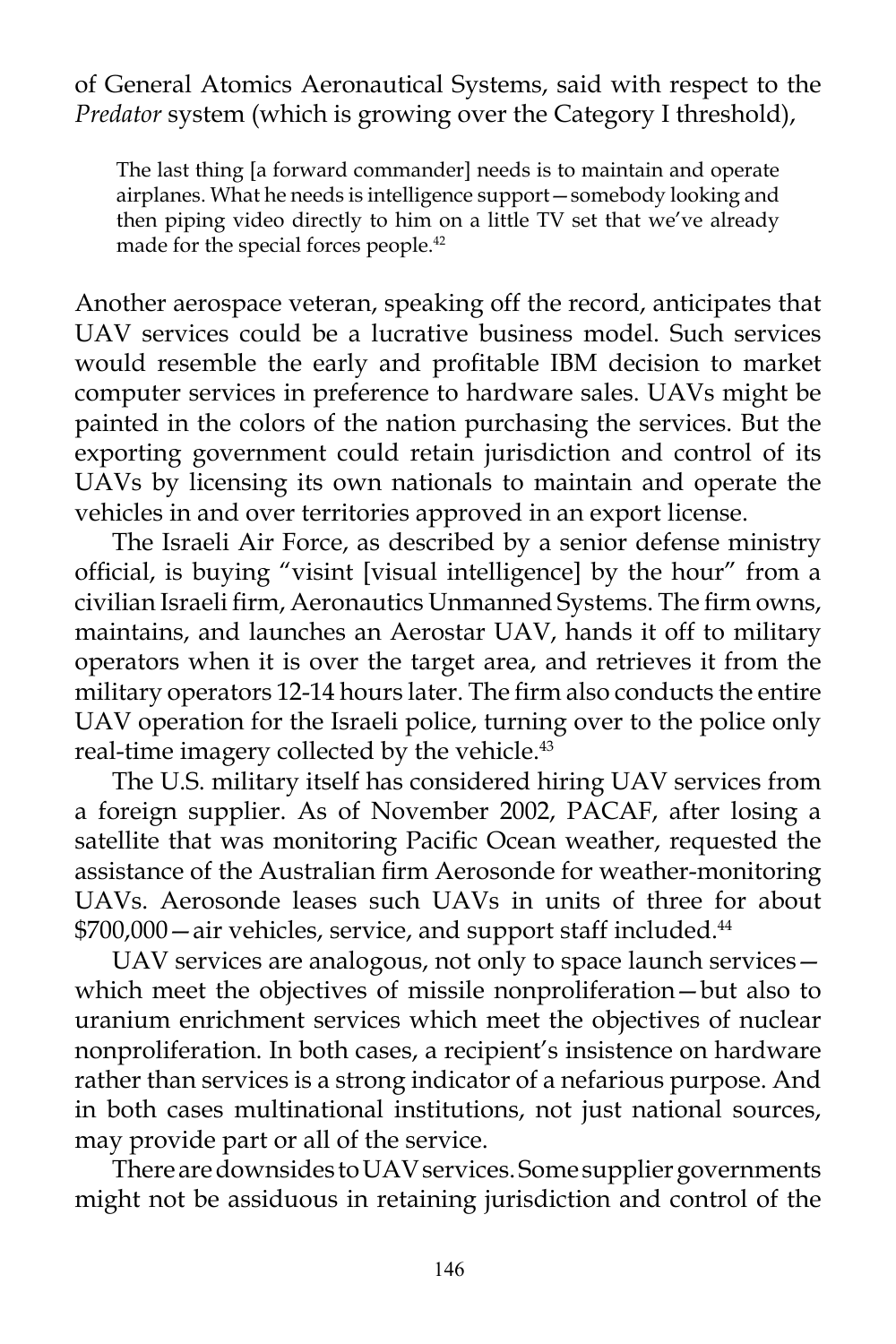vehicles. And, even if the hardware were kept physically secure, technical and operational insights of value for cruise missile programs would almost certainly leak out.

And there is the question whether a contractor would be forbidden to fly a UAV into a combat zone on the grounds that he could become a "combatant in war." The legalities of this would need to be thrashed out. There might be alternatives, such as allowing military personnel from the recipient state to operate imaging shutters or to launch ordnance from the UAV—without gaining hands-on access. Or the supplier state might provide military personnel to manage "combatant functions"—an extension of U.S. Defense Department physical security provided for certain sensitive transfers or U.S. operation of *Patriot* missile batteries on loan.

But the upsides of UAV services are intriguing. Proliferation hazards would be constrained compared to the alternatives. The precedent of looser controls on space launch vehicles could be avoided. The practice of "dumbing down" exports in order to meet nonproliferation constraints might no longer be necessary. Subject to the end-uses approved in export licenses, the benefits of large armed UAVs and UCAVs might be shared with other nations. In short, while meeting the nonproliferation objectives of the MTCR, UAV services would allow the military benefits of the technology to be shared without undue interference from the constraints of the MTCR.

## **ENDNOTES**

1. This paper was originally commissioned by the Nonproliferation Education Center (NPEC) for presentation before a group of U.S. Government officials, Capitol Hill staffers, and press representatives at an NPEC-hosted dinner on March 17, 2003. The authors are grateful for the many comments offered by group participants. This chapter also appeared, in slightly modified form, as an article in *The Nonproliferation Review*, Summer 2003, pp. 66-79.

2. Use of a racetrack configuration suggests that Iraq may not have developed a flight management system for this UAV that would enable completely autonomous flight for the vehicle's full range. Yet, the fact that this UAV possessed a fuel load sufficient to permit such a range suggests that such an autonomous capability existed or was within reach.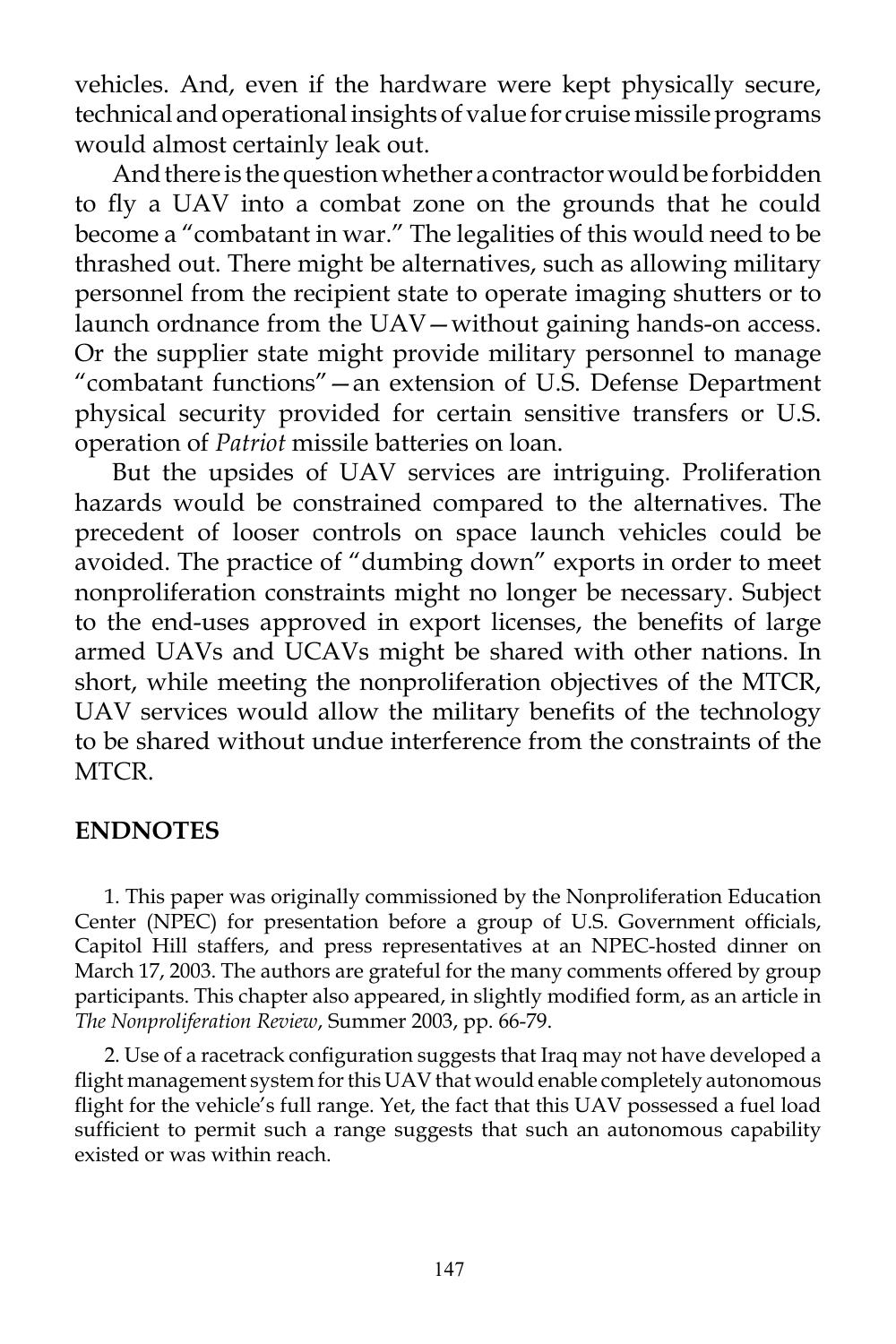3. Gregory DeSantis and Steven J. McKay, *Unmanned Aerial Vehicles: Technical and Operational Aspects of an Emerging Threat,* PSR Report 2839, Arlington, VA: Veridian-Pacific Sierra Research Corporation, 2000.

4. For details on these and other possible proliferation paths, see Dennis M. Gormley, *Dealing with the Threat of Cruise Missiles*, Adelphi Paper 339, Oxford: Oxford University Press for the International Institute for Strategic Studies (IISS), 2001, pp. 17-41.

5. Such results are demonstrated in extensive modeling and simulation of biological attacks. Dr. Gene McClellan, private communication with the author, August 22, 1997.

6. Using entirely off-the-shelf commercial components, the U.S. Navy has one contractor developing a prototype of an "affordable" LACM costing less than \$40,000 apiece. "Missiles on a Budget: Navy Meets Home Depot," *New York Times*, December 29, 2002, p. 4, Bu.

7. For a detailed analysis of cruise missile defense, see Gormley, pp. 59-76.

8. For a scenario describing how such a plan might plausibly unfold, see *ibid*., pp. 48-50.

9. "Pak Spy Plane Intrudes into Indian Airspace," *Jammu Daily Excelsior*, Internet Version-WWW, in English, December 8, 2002 [*Foreign Broadcast Information Service* (FBIS) Transcribed Text].

10. Andrew Koch., "Pakistan Looks to USA to Fill UAV Gap," *Jane's Defense Weekly*, October 2, 2002, p. 5.

11. "India to Soon Export Pilotless Target Aircraft to 'A Foreign Country'," *New Delhi All India Radio Home News Service* in English, December 13, 2002 [FBIS Transcribed].

12. "Kochi to Become Naval Center for UAVs," *Kottayam Mathrubhumi* in Malayalam, December 19, 2002 [FBIS Transcribed].

13. "India: Russia Agrees to Lease Nuclear Submarine," Global Security Newswire, December 2, 2002, available at *www.nti.org*.

14. U. Mahnaimi, U. Conradi, and P. Conradi, "Fears of New Arms Race as Israel Tests Cruise Missiles," *Sunday Times,* London, June 18, 2000, available at *sunday-times.co.uk*.

15. For details on the *Nur* cruise missile, see the *Middle East News Line*, "Iran Reports That It Has Developed a Range of Cruise Missiles," available at *www. menewsline.com/stories/2002/october/10\_43\_3.html*. For information on converting the *Silkworm* into a land attack missile, see Gormley, pp. 30-33.

16. D. Williams and N. Wood, "Yugoslavia's Arms Ties to Iraq Draw U.S. Scrutiny," *Washington Post*, November 1, 2002, p. A26.

17. "Defending Against Iraqi Missiles," *IISS Strategic Comments*, Vol. 8, Issue 8, October 2002.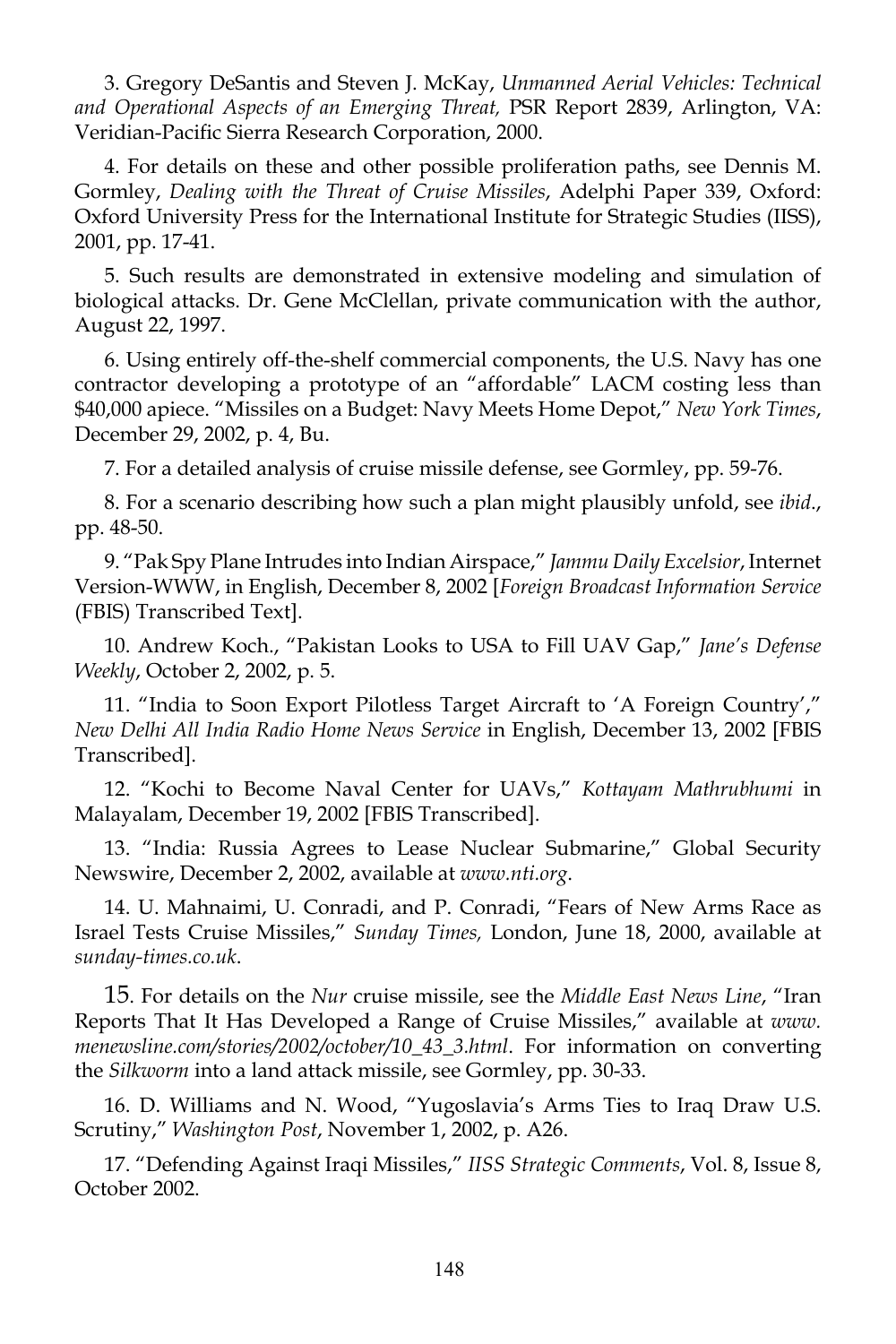18. See, for example, Bradley Graham, "Rumsfeld: Cruise Missile Threat Rises," *Washington Post*, October 18, 2002, p. A1.

19. For a discussion of NIE assessments and the overall impact of the September 11 attacks on missile defense, see Dennis M. Gormley, "Enriching Expectations: 11 September's Lessons for Missile Defense," *Survival*, Vol. 44, No. 2, Summer 2002, pp. 19-35.

20. This accounting is by Victor Mizell, a private security expert and ex-U.S. intelligence officer. See *www.securitymanagement.com/library/001324.html*. The cases include planning by Osama bin Laden to use remote control airplanes packed with explosives to kill leaders at the 2002 G-8 summit in Genoa, Italy.

21. Press Release, "Plenary Meeting of the Missile Technology Control Regime, Warsaw, Poland, September 24-27 2002," at *www.mtcr.info/english/press/warsaw. html*.

22. See Michael Sirak, "US DoD Seeks to Bolster Cruise Missile Defenses," *Jane's Defense Weekly*, September 4, 2002, p. 3, for a discussion of some of the challenges of homeland cruise missile defense. For a discussion of service programs and problems, see Gormley, pp. 61-68.

23. Eric Schmitt, "US Would Use Drones to Attack Iraqi Targets," *New York Times*, November 6, 2002, p. A1.

24. David Fulghum, "*Predator* B to Increase Lethality of UAV Fleet," *Aviation Week & Space Technology*, Vol. 157, No. 20, November 11, 2002, p. 34.

25. Robert Wall, "Uncertainty Engulfs Pentagon's Unmanned Aircraft Plans," *Aviation Week & Space Technology*, Vol. 157, No. 12, September 16, 2002, pp. 27-28.

26. Douglas Barrie, "Britain Determines Military Net Value," *Aviation Week & Space Technology*, Vol. 157, No. 26, December 23, 2002, pp. 53-55.

27. Available at *www.state.gov/www/global/arms/starthtm/start/start1.html#Artl*.

28. Available at *www.state.gov/www/global/arms/starthtm/start2/strt2txt. html#1.0*.

29. Availabl at *www.state.gov/www/global/arms/treaties/cfe.html*.

30. Available at *www.state.gov/www/global/arms/treaties/inf2.html*.

31. OSD, *Unmanned Aerial Vehicles Roadmap 2000-2005*, April 2001, Section 6.4.3, "Treaty Considerations."

32. START I, Article V.19(a).

33. *Ibid*., hypertext link.

34. CFE Treaty, Article II.1(K).

35. CFE Treaty, Article II.1(L-P).

36. INF Treaty, Article II.4.

37. *Ibid*., Article VII.4.

38. Available at *w3.access.gpo.gov/bis/ear/txt/740.txt*.